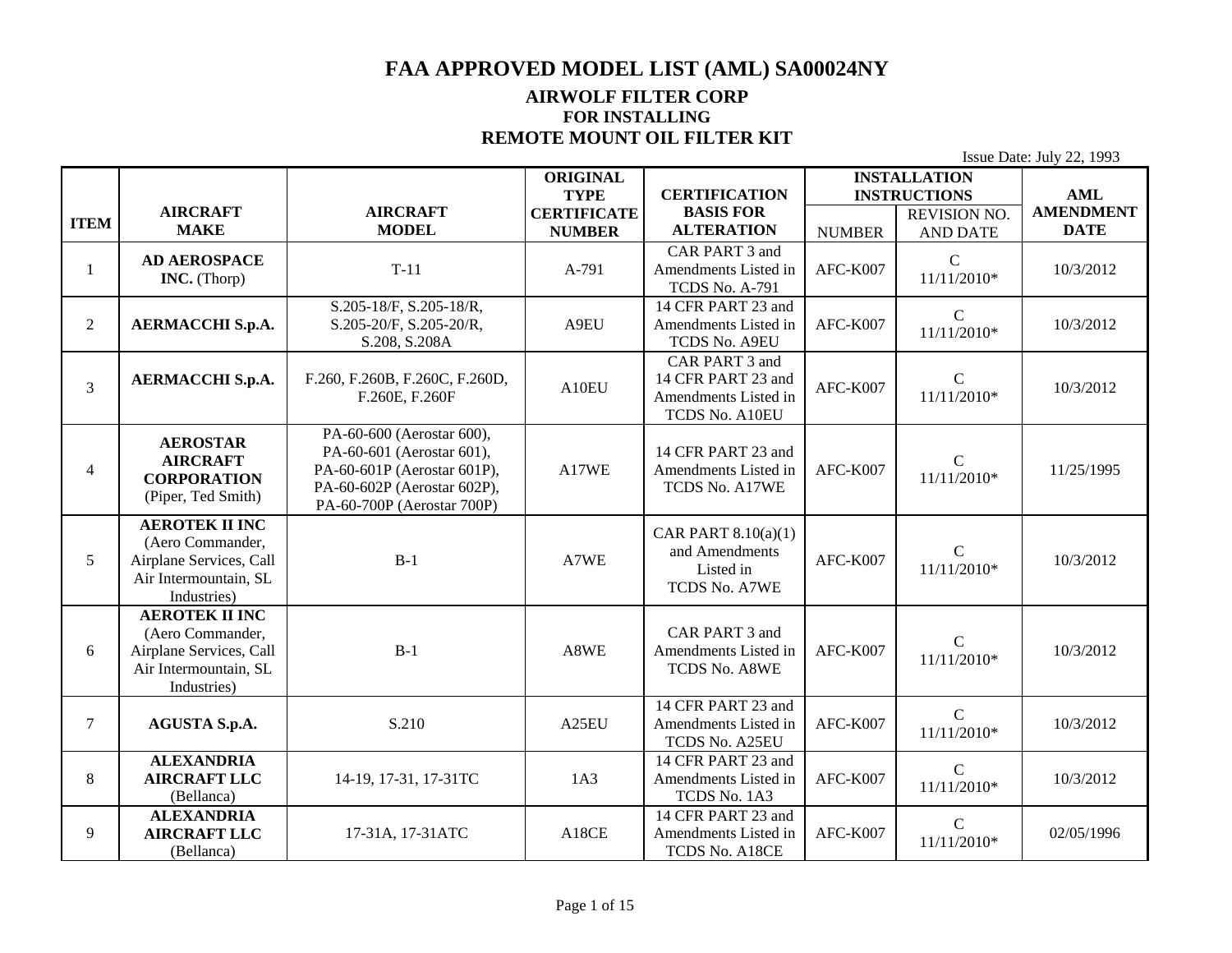#### **AIRWOLF FILTER CORP FOR INSTALLING REMOTE MOUNT OIL FILTER KIT**

|             |                                              |                                        | <b>ORIGINAL</b>    |                                            |               | <b>INSTALLATION</b> |                  |
|-------------|----------------------------------------------|----------------------------------------|--------------------|--------------------------------------------|---------------|---------------------|------------------|
|             |                                              |                                        | <b>TYPE</b>        | <b>CERTIFICATION</b>                       |               | <b>INSTRUCTIONS</b> | <b>AML</b>       |
| <b>ITEM</b> | <b>AIRCRAFT</b>                              | <b>AIRCRAFT</b>                        | <b>CERTIFICATE</b> | <b>BASIS FOR</b>                           |               | <b>REVISION NO.</b> | <b>AMENDMENT</b> |
|             | <b>MAKE</b>                                  | <b>MODEL</b>                           | <b>NUMBER</b>      | <b>ALTERATION</b>                          | <b>NUMBER</b> | <b>AND DATE</b>     | <b>DATE</b>      |
|             | <b>ALPHA AVIATION</b>                        |                                        |                    | 14 CFR PART 23 and                         |               | $\mathsf{C}$        |                  |
| 10          | <b>CONCEPT LIMITED</b>                       | R2160                                  | A48EU              | Amendments Listed in                       | AFC-K007      | 11/11/2010*         | 10/3/2012        |
|             | (Robin)                                      |                                        |                    | <b>TCDS A48EU</b>                          |               |                     |                  |
|             | <b>AMERICAN</b><br><b>CHAMPION</b>           | 7ECA, 7GC, 7GCA, 7GCAA,                |                    | CAR PART 4a and<br><b>CAR PART 8.10(b)</b> |               | $\mathcal{C}$       |                  |
| 11          | <b>AIRCRAFT CORP</b><br>(Bellanca, Champion) | 7GCB, 7GCBA, 7GCBC, 7HC,<br>7KC, 7KCAB | A-759              | and Amendments<br>Listed in                | AFC-K007      | 11/11/2010*         | 05/25/1994       |
|             |                                              |                                        |                    | TCDS No. A-759                             |               |                     |                  |
|             | <b>AMERICAN</b><br><b>CHAMPION</b>           | 8KCAB, 8GCBC                           |                    | 14 CFR PART 23 and                         |               | $\mathsf{C}$        |                  |
| 12          | <b>AIRCRAFT CORP</b>                         |                                        | A21CE              | Amendments Listed in<br>TCDS No. A21CE     | AFC-K007      | $11/11/2010*$       | 11/04/1993       |
|             | (Bellanca, Champion)                         |                                        |                    |                                            |               |                     |                  |
| 13          | <b>APEX AIRCRAFT</b>                         | R 3000/160                             | A66EU              | 14 CFR PART 23 and<br>Amendments Listed in | AFC-K007      | $\mathcal{C}$       | 10/3/2012        |
|             |                                              |                                        |                    | TCDS No. A66EU                             |               | $11/11/2010*$       |                  |
|             | <b>APEX AIRCRAFT</b>                         |                                        |                    | 14 CFR PART 23 and                         |               | $\mathbf C$         |                  |
| 14          | (Avion Mundry)                               | CAP <sub>10B</sub>                     | A36EU              | Amendments Listed in<br>TCDS No. A36EU     | AFC-K007      | 11/11/2010*         | 10/3/2012        |
|             | <b>ARIZONA</b>                               |                                        |                    | CAR PART 4a and                            |               |                     |                  |
| 15          | <b>AEROSPACE</b>                             | DL-65                                  | A-746              | Amendments Listed in                       | AFC-K007      | $\mathsf{C}$        | 10/3/2012        |
|             | <b>FOUNDATION</b>                            |                                        |                    | TCDS No. A-746                             |               | $11/11/2010*$       |                  |
|             | (Taylorcraft)                                |                                        |                    | <b>CAR PART 3and</b>                       |               |                     |                  |
| 16          | AUGUSTAIR, INC.                              | 2150, 2150A, 2180                      | 4A19               | Amendments Listed in                       | AFC-K007      | $\mathbf C$         | 10/3/2012        |
|             | (Varga, Morrisey)                            |                                        |                    | TCDS No. 4A19                              |               | $11/11/2010*$       |                  |
|             |                                              |                                        |                    | 14 CFR PART 23 and                         |               | $\mathsf{C}$        |                  |
| 17          | AUGUSTA S.p.A.                               | S.210                                  | A25EU              | Amendments Listed in                       | AFC-K007      | 11/11/2010*         | 10/3/2012        |
|             |                                              |                                        |                    | TCDS No. A25EU                             |               |                     |                  |
|             | <b>B-N GROUP LTD.</b>                        | BN2A MK III, BN2A MK III-2,            |                    | 14 CFR PART 23 and                         |               | $\mathcal{C}$       |                  |
| 18          | (Britten Norman)                             | <b>BN2A MK III-3</b>                   | A29EU              | Amendments Listed in                       | AFC-K007      | $11/11/2010*$       | 10/3/2012        |
|             |                                              |                                        |                    | TCDS No. A29EU                             |               |                     |                  |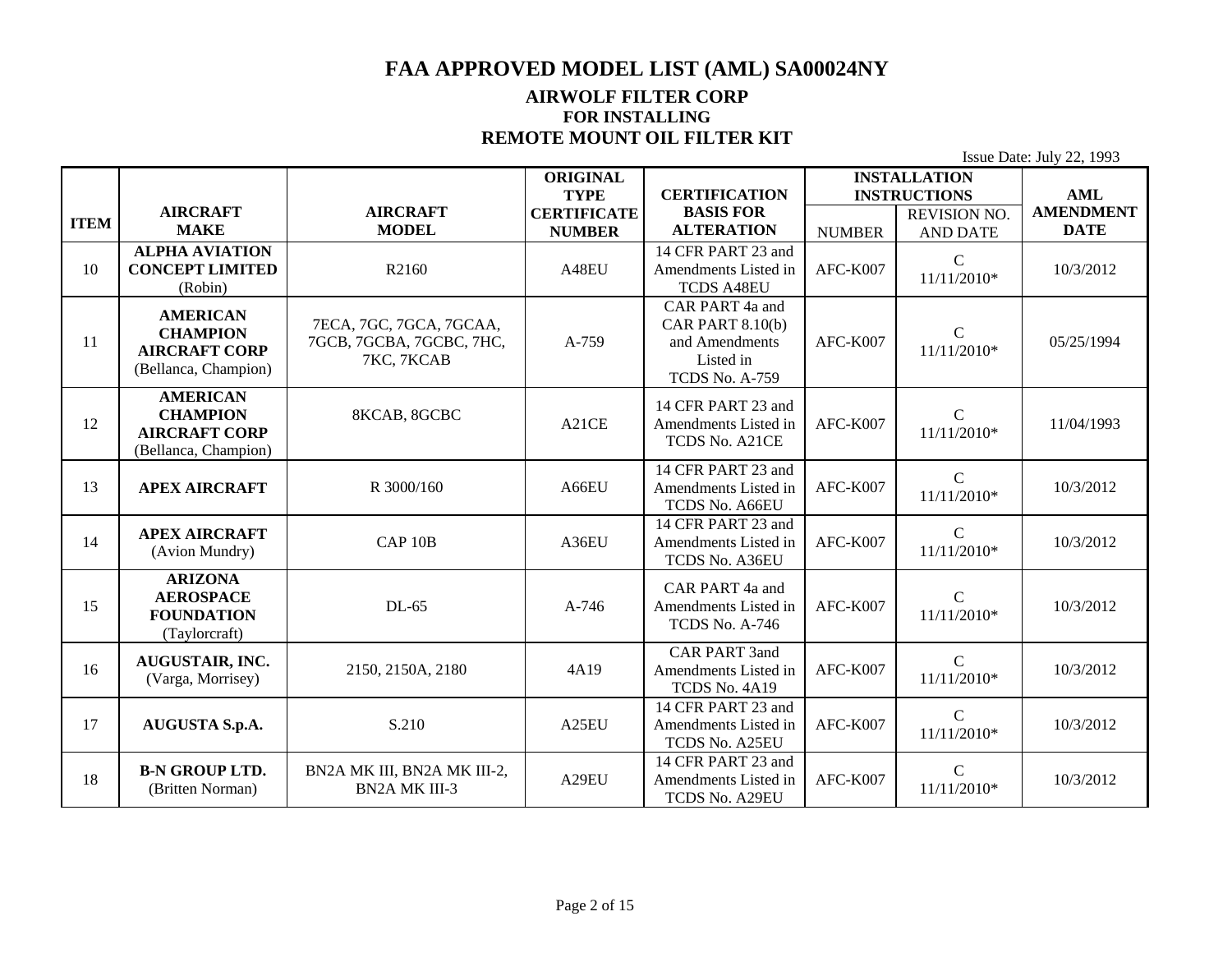### **AIRWOLF FILTER CORP FOR INSTALLING REMOTE MOUNT OIL FILTER KIT**

|             |                                                                 |                                                                                                                                                                         | <b>ORIGINAL</b><br><b>TYPE</b> | <b>CERTIFICATION</b>                                                                |               | <b>INSTALLATION</b><br><b>INSTRUCTIONS</b> | <b>AML</b>       |
|-------------|-----------------------------------------------------------------|-------------------------------------------------------------------------------------------------------------------------------------------------------------------------|--------------------------------|-------------------------------------------------------------------------------------|---------------|--------------------------------------------|------------------|
|             | <b>AIRCRAFT</b>                                                 | <b>AIRCRAFT</b>                                                                                                                                                         | <b>CERTIFICATE</b>             | <b>BASIS FOR</b>                                                                    |               | <b>REVISION NO.</b>                        | <b>AMENDMENT</b> |
| <b>ITEM</b> | <b>MAKE</b>                                                     | <b>MODEL</b>                                                                                                                                                            | <b>NUMBER</b>                  | <b>ALTERATION</b>                                                                   | <b>NUMBER</b> | <b>AND DATE</b>                            | <b>DATE</b>      |
| 19          | <b>B-N GROUP LTD.</b><br>(Britten Norman,<br>Pilatus)           | BN-2, BN-2A, BN-2A-2,<br>BN-2A-3, BN-2A-6, BN-2A-8,<br>BN-2A-9, BN-2A-20, BN-2A-21,<br>BN-2A-26, BN-2A-27,<br>BN-2B-20, BN-2B-21,<br>BN-2B-26, BN-2B-27                 | A17EU                          | 14 CFR PART 23 and<br>Amendments Listed in<br>TCDS No. A17EU                        | AFC-K007      | $\mathbf C$<br>11/11/2010*                 | 10/3/2012        |
| 20          | <b>BOEING AIRPLANE</b><br>CO<br>(Stearman)                      | A75L3,<br>A75 (Army PT-13A, -13B, -13C),<br>B75 (Navy N2S-5),<br>E75 (Army PT-13D, Navy N2S-5),<br>A75L-300, E75N1                                                      | A-743                          | CAR PART 4a and<br>Amendments Listed in<br><b>TCDS No. A-743</b>                    | AFC-K007      | $\mathsf{C}$<br>11/11/2010                 | 10/3/2012        |
| 21          | <b>BOEING AIRPLANE</b><br>CO<br>(Stearman)                      | 75 (Army PT-13),<br>A75N1 (Army PT-17, -17A,<br>Navy N2S-1, -4),<br>B75N1 (Navy N2S-3),<br>D75N1(Army PT-27),<br>A75J1 (Army PT-18), IB75A,<br>with Lycoming Engine STC | A-743                          | CAR PART 4a and<br>Amendments Listed in<br>TCDS No. A-743                           | AFC-K007      | $\mathcal{C}$<br>11/11/2010                | 10/3/2012        |
| 22          | <b>CESSNA AIRCRAFT</b><br><b>COMPANY</b>                        | 120, 140 with optional or<br>Lycoming Engine STC                                                                                                                        | A-768                          | CAR PART 4a and<br>Amendments Listed in<br>TCDS No. A-768                           | AFC-K007      | $\mathsf C$<br>$11/11/2010*$               | 05/15/1999       |
| 23          | <b>CESSNA AIRCRAFT</b><br><b>COMPANY</b>                        | 152, A152                                                                                                                                                               | 3A19                           | <b>CAR PART 3and</b><br>Amendments Listed in<br>TCDS No. 3A19                       | AFC-K007      | $\mathsf{C}$<br>11/11/2010*                | 11/22/1994       |
| 24          | <b>CESSNA AIRCRAFT</b><br><b>COMPANY</b><br>(Reims Aviation SA) | F152, FA152                                                                                                                                                             | A13EU                          | <b>CAR PART 3and</b><br>Amendments Listed in<br>TCDS No. A13EU                      | AFC-K007      | $\mathsf{C}$<br>11/11/2010*                | 10/3/2012        |
| 25          | <b>CESSNA AIRCRAFT</b><br><b>COMPANY</b>                        | 172I, 172K, 172L, 172M, 172N,<br>172P, 172Q, 172R, 172S                                                                                                                 | 3A12                           | <b>CAR PART 3and</b><br>14 CFR PART 23 and<br>Amendments Listed in<br>TCDS No. 3A12 | AFC-K007      | $\mathcal{C}$<br>$11/11/2010*$             | 11/22/1994       |
| 26          | <b>CESSNA AIRCRAFT</b><br><b>COMPANY</b><br>(Reims Aviation SA) | F172L, F172M, F172N, F172P                                                                                                                                              | A4EU                           | CAR PART 10 and<br>Amendments Listed in<br>TCDS No. A4EU                            | AFC-K007      | $\mathbf C$<br>11/11/2010*                 | 10/3/2012        |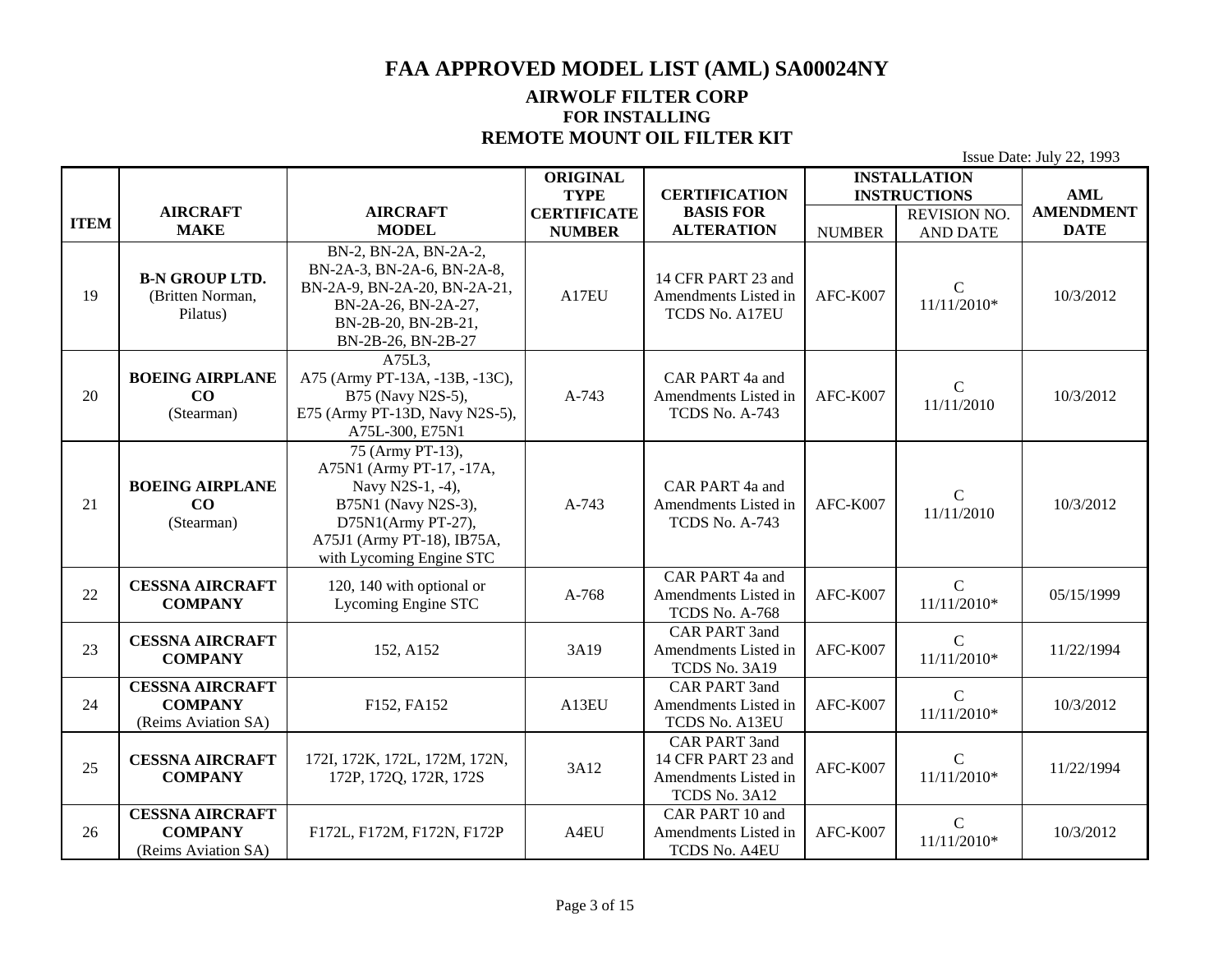### **AIRWOLF FILTER CORP FOR INSTALLING REMOTE MOUNT OIL FILTER KIT**

|             |                                          |                                                     | <b>ORIGINAL</b>                     |                                          |               | <b>INSTALLATION</b>            | <b>AML</b>       |
|-------------|------------------------------------------|-----------------------------------------------------|-------------------------------------|------------------------------------------|---------------|--------------------------------|------------------|
|             | <b>AIRCRAFT</b>                          | <b>AIRCRAFT</b>                                     | <b>TYPE</b>                         | <b>CERTIFICATION</b><br><b>BASIS FOR</b> |               | <b>INSTRUCTIONS</b>            | <b>AMENDMENT</b> |
| <b>ITEM</b> | <b>MAKE</b>                              | <b>MODEL</b>                                        | <b>CERTIFICATE</b><br><b>NUMBER</b> | <b>ALTERATION</b>                        |               | <b>REVISION NO.</b>            | <b>DATE</b>      |
|             |                                          |                                                     |                                     | <b>CAR PART 3and</b>                     | <b>NUMBER</b> | <b>AND DATE</b>                |                  |
| 27          | <b>CESSNA AIRCRAFT</b>                   | 172RG,                                              | 3A17                                | Amendments Listed in                     | AFC-K007      | $\mathcal{C}$                  | 05/15/1999       |
|             | <b>COMPANY</b>                           |                                                     |                                     | TCDS No. 3A17                            |               | 11/11/2010*                    |                  |
|             |                                          |                                                     |                                     | 14 CFR PART 23 and                       |               |                                |                  |
| 28          | <b>CESSNA AIRCRAFT</b>                   | 177, 177A, 177B                                     | A13CE                               | Amendments Listed in                     | AFC-K007      | $\mathcal{C}$                  | 02/03/1994       |
|             | <b>COMPANY</b>                           |                                                     |                                     | TCDS No. A13CE                           |               | $11/11/2010*$                  |                  |
|             |                                          |                                                     |                                     | 14 CFR PART 23 and                       |               |                                |                  |
| 29          | <b>CESSNA AIRCRAFT</b>                   | 177RG                                               | A20CE                               | Amendments Listed in                     | AFC-K007      | $\mathcal{C}$                  | 10/3/2012        |
|             | <b>COMPANY</b>                           |                                                     |                                     | TCDS No. A20CE                           |               | 11/11/2010*                    |                  |
|             | <b>CESSNA AIRCRAFT</b>                   |                                                     |                                     | 14 CFR PART 23 and                       |               |                                |                  |
| 30          | <b>COMPANY</b>                           | <b>F177RG</b>                                       | A26EU                               | Amendments Listed in                     | AFC-K007      | $\mathcal{C}$                  | 10/3/2012        |
|             | (Reims Aviation SA)                      |                                                     |                                     | TCDS No. A26EU                           |               | 11/11/2010*                    |                  |
|             |                                          |                                                     |                                     | <b>CAR PART 3and</b>                     |               |                                |                  |
| 31          | <b>CESSNA AIRCRAFT</b><br><b>COMPANY</b> | FR182                                               | A42EU                               | Amendments Listed in                     | AFC-K007      | $\mathcal{C}$<br>$11/11/2010*$ | 10/3/2012        |
|             |                                          |                                                     |                                     | TCDS No. A42EU                           |               |                                |                  |
|             | <b>CESSNA AIRCRAFT</b>                   | T182, T182T, R182, TR182, 182S,                     |                                     | <b>CAR PART 3and</b>                     |               | $\mathsf{C}$                   |                  |
| 32          | <b>COMPANY</b>                           | 182T                                                | 3A13                                | Amendments Listed in                     | AFC-K007      | 11/11/2010*                    | 10/3/2012        |
|             |                                          |                                                     |                                     | TCDS No. 3A13                            |               |                                |                  |
|             | <b>CESSNA AIRCRAFT</b>                   |                                                     |                                     | <b>CAR PART 3and</b>                     |               | $\mathcal{C}$                  |                  |
| 33          | <b>COMPANY</b>                           | 206Н, Т206Н                                         | A4CE                                | Amendments Listed in                     | AFC-K007      | 11/11/2010*                    | 05/15/1999       |
|             |                                          |                                                     |                                     | TCDS No. A4CE                            |               |                                |                  |
|             | <b>CESSNA AIRCRAFT</b>                   | 310Q Equipped with Lycoming                         |                                     | <b>CAR PART 3and</b>                     |               | $\mathcal{C}$                  |                  |
| 34          | <b>COMPANY</b>                           | L/TIO-540-J2BD Engines per                          | 3A10                                | Amendments Listed in                     | AFC-K007      | 11/11/2010*                    | 05/23/1997       |
|             |                                          | STC SA2082WE                                        |                                     | TCDS No. 3A10                            |               |                                |                  |
|             | <b>COMMANDER</b>                         |                                                     |                                     |                                          |               |                                |                  |
|             | <b>PREMIER</b>                           |                                                     |                                     | 14 CFR PART 23 and                       |               |                                |                  |
| 35          | <b>AIRCRAFT</b><br><b>CORPORATION</b>    | 112, 112TC, 112B, 112TCA, 114,<br>114A, 114B, 114TC | A12SO                               | Amendments Listed in                     | AFC-K007      | $\mathcal{C}$<br>$11/11/2010*$ | 10/3/2012        |
|             | (Commander,                              |                                                     |                                     | TCDS No. A12SO                           |               |                                |                  |
|             | Rockwell, CPAC INC.)                     |                                                     |                                     |                                          |               |                                |                  |
|             | <b>CONSOLIDATED-</b>                     |                                                     |                                     |                                          |               |                                |                  |
|             | <b>VULTEE AIRCRAFT</b>                   | L-5, L-5B, L-5C, L-5D, L-5E,                        |                                     | CAR PART 4a and                          |               | $\mathcal{C}$                  |                  |
| 36          | <b>CORP, STINSON</b>                     | L-5E-1, L-5G                                        | A-764                               | Amendments Listed in                     | AFC-K007      | $11/11/2010*$                  | 11/22/1994       |
|             | <b>DIVISION</b>                          |                                                     |                                     | TCDS No. A-764                           |               |                                |                  |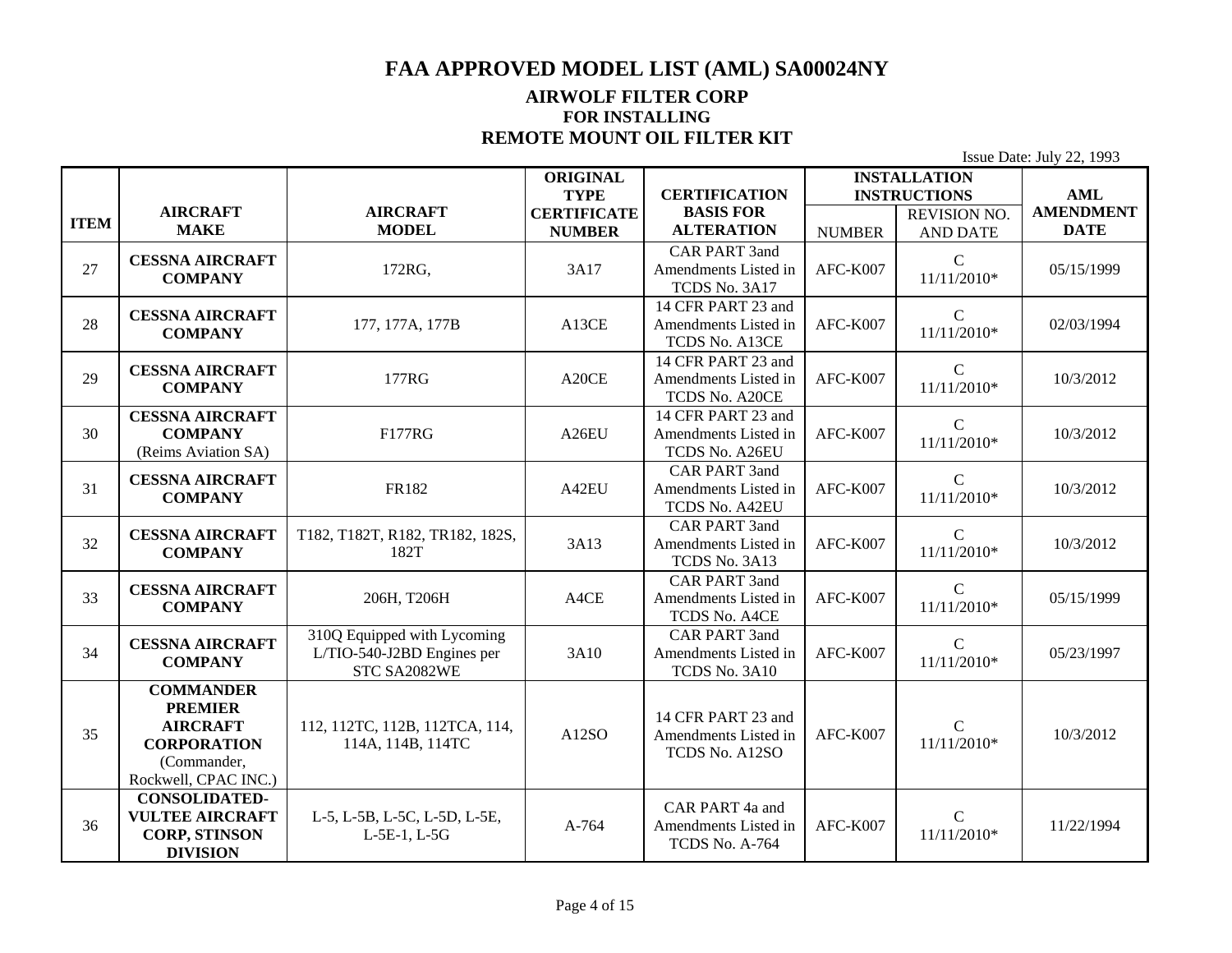#### **AIRWOLF FILTER CORP FOR INSTALLING REMOTE MOUNT OIL FILTER KIT**

|             |                                                                                           |                                                    | <b>ORIGINAL</b><br><b>TYPE</b>      | <b>CERTIFICATION</b>                                      |               | <b>INSTALLATION</b><br><b>INSTRUCTIONS</b> | <b>AML</b>                      |
|-------------|-------------------------------------------------------------------------------------------|----------------------------------------------------|-------------------------------------|-----------------------------------------------------------|---------------|--------------------------------------------|---------------------------------|
| <b>ITEM</b> | <b>AIRCRAFT</b><br><b>MAKE</b>                                                            | <b>AIRCRAFT</b><br><b>MODEL</b>                    | <b>CERTIFICATE</b><br><b>NUMBER</b> | <b>BASIS FOR</b><br><b>ALTERATION</b>                     | <b>NUMBER</b> | <b>REVISION NO.</b><br><b>AND DATE</b>     | <b>AMENDMENT</b><br><b>DATE</b> |
| 37          | <b>CONSOLIDATED-</b><br><b>VULTEE AIRCRAFT</b><br><b>CORP, STINSON</b><br><b>DIVISION</b> | $V-77$ (Army AT-19)                                | A-774                               | CAR PART 4a and<br>Amendments Listed in<br>TCDS No. A-774 | AFC-K007      | $\mathsf{C}$<br>$11/11/2010*$              | 02/05/1996                      |
| 38          | <b>CONSOLIDATED-</b><br><b>VULTEE AIRCRAFT</b><br><b>CORP, STINSON</b><br><b>DIVISION</b> | L-1, L-1A, L-1B, L-1C, L-1D,<br>$L-1E, L-1F$       | $LTC-26$                            | CAR PART 9 and<br>Amendments Listed in<br>TCDS No. LTC-26 | AFC-K007      | $\mathsf{C}$<br>$11/11/2010*$              | 10/3/2012                       |
| 39          | <b>CONSOLIDATED-</b><br><b>VULTEE AIRCRAFT</b><br><b>CORP, STINSON</b><br><b>DIVISION</b> | $SM-8A$                                            | <b>ATC 295</b>                      | ATC 295 as specified                                      | AFC-K007      | $\mathcal{C}$<br>$11/11/2010*$             | 10/3/2012                       |
| 40          | <b>CONSOLIDATED-</b><br><b>VULTEE AIRCRAFT</b><br><b>CORP, STINSON</b><br><b>DIVISION</b> | SR-5, SR-5A (Army L-12), SR-5B,<br>SR-5C, SR-5E    | <b>ATC 530</b>                      | ATC 530 as specified                                      | AFC-K007      | $\mathsf{C}$<br>$11/11/2010*$              | 10/3/2012                       |
| 41          | <b>CONSOLIDATED-</b><br><b>VULTEE AIRCRAFT</b><br><b>CORP, STINSON</b><br><b>DIVISION</b> | SR-6, SR-6A, SR-6B, SR-6C                          | <b>ATC 580</b>                      | ATC 580 as specified                                      | AFC-K007      | $\mathcal{C}$<br>$11/11/2010*$             | 10/3/2012                       |
| 42          | <b>CONSOLIDATED-</b><br><b>VULTEE AIRCRAFT</b><br><b>CORP, STINSON</b><br><b>DIVISION</b> | SR-7A, SR-7B, SR-7C                                | <b>ATC 594</b>                      | ATC 594 as specified                                      | AFC-K007      | $\mathcal{C}$<br>11/11/2010*               | 10/3/2012                       |
| 43          | <b>CONSOLIDATED-</b><br><b>VULTEE AIRCRAFT</b><br><b>CORP, STINSON</b><br><b>DIVISION</b> | SR-8A, SR-8B, SR-8C                                | <b>ATC 608</b>                      | ATC 608 as specified                                      | AFC-K007      | C<br>11/11/2010*                           | 10/3/2012                       |
| 44          | <b>CONSOLIDATED-</b><br><b>VULTEE AIRCRAFT</b><br><b>CORP, STINSON</b><br><b>DIVISION</b> | SR-9A, SR-9B (Army UC-81N),<br>SR-9C (Army UC-81C) | ATC 621                             | ATC 621 as specified                                      | AFC-K007      | $\mathcal{C}$<br>11/11/2010*               | 10/3/2012                       |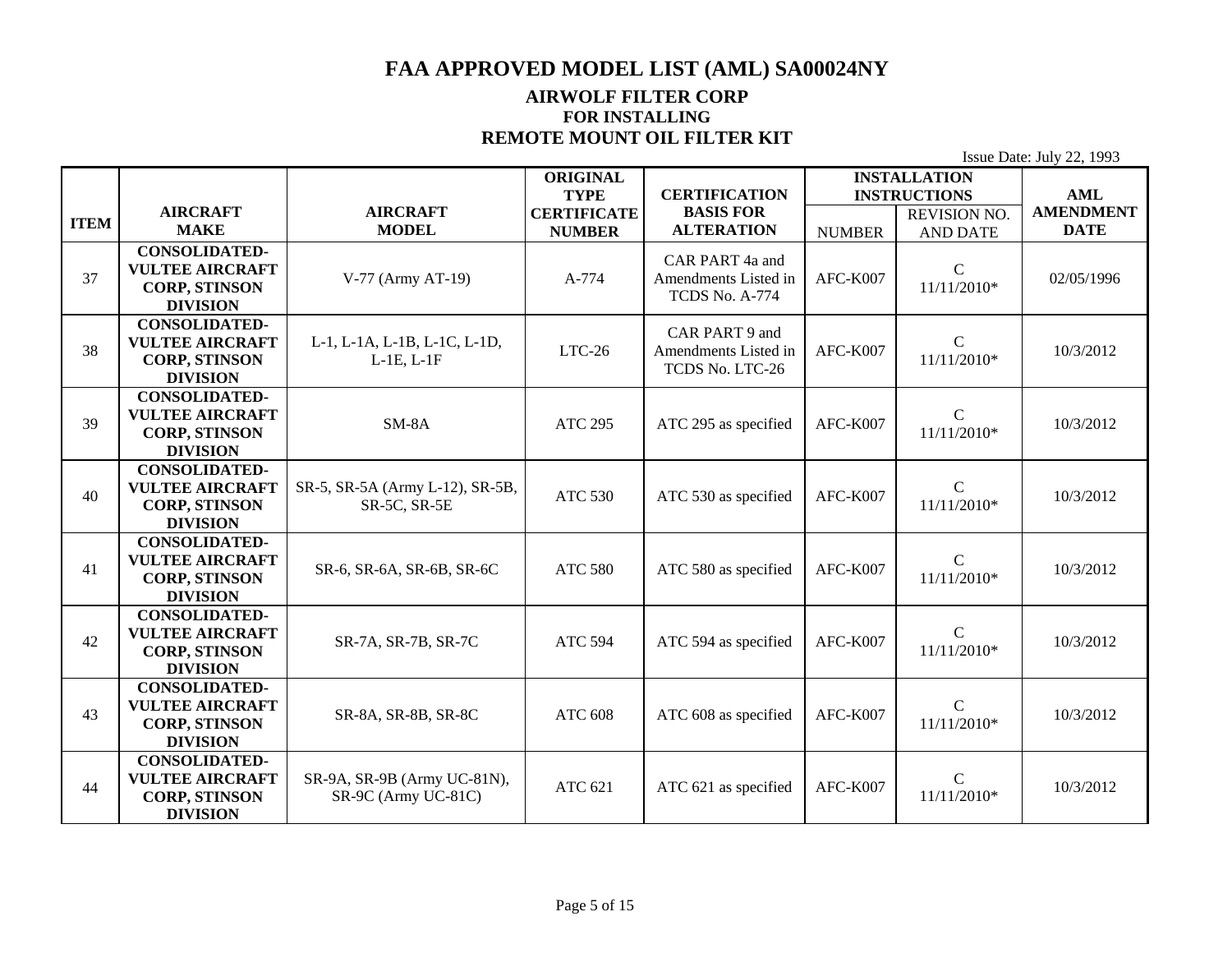#### **AIRWOLF FILTER CORP FOR INSTALLING REMOTE MOUNT OIL FILTER KIT**

|             |                                                                   |                                             | <b>ORIGINAL</b><br><b>TYPE</b> | <b>CERTIFICATION</b>                                            |               | <b>INSTALLATION</b><br><b>INSTRUCTIONS</b> | AML              |
|-------------|-------------------------------------------------------------------|---------------------------------------------|--------------------------------|-----------------------------------------------------------------|---------------|--------------------------------------------|------------------|
|             | <b>AIRCRAFT</b>                                                   | <b>AIRCRAFT</b>                             | <b>CERTIFICATE</b>             | <b>BASIS FOR</b>                                                |               | <b>REVISION NO.</b>                        | <b>AMENDMENT</b> |
| <b>ITEM</b> | <b>MAKE</b>                                                       | <b>MODEL</b>                                | <b>NUMBER</b>                  | <b>ALTERATION</b>                                               | <b>NUMBER</b> | <b>AND DATE</b>                            | <b>DATE</b>      |
|             | <b>CONSOLIDATED-</b>                                              | SR-10B, SR-10C (Army UC-81E),               |                                |                                                                 |               |                                            |                  |
| 45          | <b>VULTEE AIRCRAFT</b>                                            | SR-10G (Army UC-81A),                       | TC 678                         | TC 678 as specified                                             | AFC-K007      | $\mathsf{C}$                               | 10/3/2012        |
|             | <b>CORP, STINSON</b><br><b>DIVISION</b>                           | SR-10G3, SR-10H, SR-10J,<br>SR-10J3         |                                |                                                                 |               | 11/11/2010*                                |                  |
|             | <b>CONSOLIDATED-</b>                                              |                                             |                                |                                                                 |               |                                            |                  |
| 46          | <b>VULTEE AIRCRAFT</b><br><b>CORP, STINSON</b><br><b>DIVISION</b> | Stinson JR SR, JR SR-2                      | <b>ATC 510</b>                 | ATC 510 as specified                                            | AFC-K007      | $\mathbf C$<br>11/11/2010*                 | 10/3/2012        |
| 47          | <b>CUB CRAFTERS</b><br><b>INC</b>                                 | CC18-180, CC18-180A                         | A00006SE                       | 14 CFR PART 23 and<br>Amendments Listed in<br>TCDS No. A00006SE | AFC-K007      | $\mathsf{C}$<br>11/11/2010*                | 10/3/2012        |
| 48          | <b>CURTISS-WRIGHT</b>                                             | Travel Air 4000<br>with Lycoming Engine STC | ATC <sub>32</sub>              | ATC 32 as specified                                             | AFC-K007      | $\mathcal{C}$<br>$11/11/2010*$             | 10/3/2012        |
| 49          | <b>DAIMLER</b><br><b>CHRYSLER</b>                                 | BO-209-150 FV & RV<br>BO-209-160 FV & RV    | A27EU                          | 14 CFR PART 23 and<br>Amendments Listed in                      | AFC-K007      | $\mathcal{C}$                              | 10/3/2012        |
|             | <b>AEROSPACE AG</b>                                               | BO-209-150 FF                               |                                | TCDS No. A27EU                                                  |               | 11/11/2010*                                |                  |
| 50          | DE HAVILLAND<br><b>SUPPORT LIMITED</b>                            | Beagle B.121 Series 2, Series 3             | A22EU                          | 14 CFR PART 23 and<br>Amendments Listed in<br>TCDS No. A22EU    | AFC-K007      | $\mathcal{C}$<br>$11/11/2010*$             | 10/3/2012        |
| 51          | <b>DIAMOND</b><br><b>AIRCRAT</b><br><b>INDUSTRIES Gmbh</b>        | DA 40, DA 40 F                              | A47CE                          | 14 CFR PART 23 and<br>Amendments Listed in<br>TCDS No. A47CE    | AFC-K007      | $\mathbf C$<br>11/11/2010*                 | 10/3/2012        |
| 52          | <b>DORNIER</b><br><b>LUFTFAHRT GmbH</b>                           | DO 28D, DO 28D-1                            | A16EU                          | 14 CFR PART 23 and<br>Amendments Listed in<br>TCDS No. A16EU    | AFC-K007      | $\mathcal{C}$<br>$11/11/2010*$             | 10/3/2012        |
| 53          | <b>EADS-PZL</b><br>"WARSZAWA-<br>OKECIE" S.A.                     | PZL-104M WILGA 2000<br>PZL-104MA WILGA 2000 | A55EU                          | 14 CFR PART 23 and<br>Amendments Listed in<br>TCDS No. A55EU    | AFC-K007      | $\mathbf C$<br>$11/11/2010*$               | 10/3/2012        |
| 54          | <b>EADS-PZL</b><br>"WARSZAWA-<br>OKECIE" S.A.                     | PZL-KOLIBER 150A<br>PZL-KOLIBER 160A        | A69EU                          | 14 CFR PART 23 and<br>Amendments Listed in<br>TCDS No. A69EU    | AFC-K007      | $\mathcal{C}$<br>$11/11/2010*$             | 10/3/2012        |
| 55          | <b>FFT</b><br><b>GESELLSCHAFT</b><br><b>FUR FLUGZEUG</b>          | SC 01 B-160                                 | A58EU                          | 14 CFR PART 23 and<br>Amendments Listed in<br>TCDS No. A58EU    | AFC-K007      | $\mathsf C$<br>11/11/2010*                 | 10/3/2012        |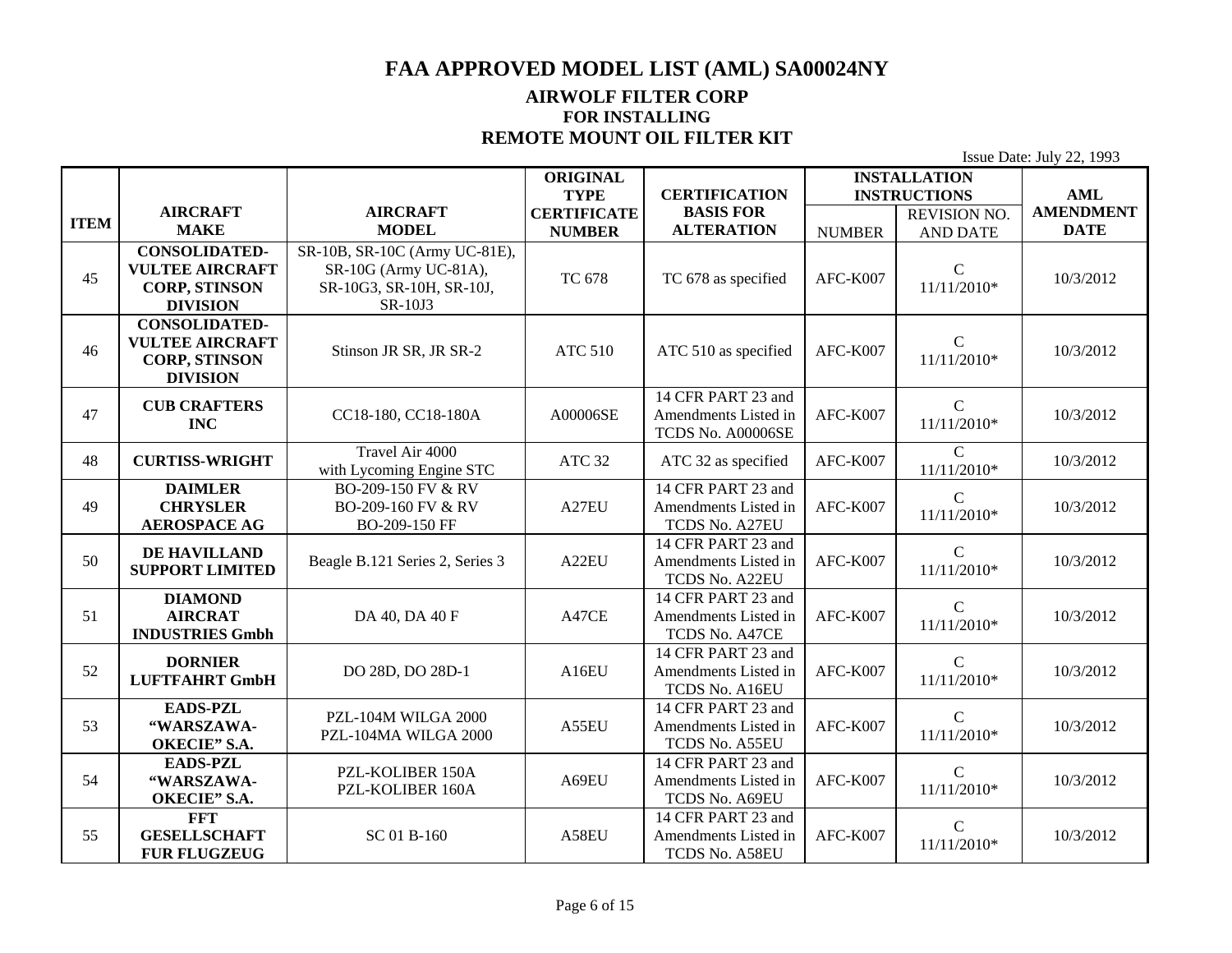#### **AIRWOLF FILTER CORP FOR INSTALLING REMOTE MOUNT OIL FILTER KIT**

|             |                             |                             | <b>ORIGINAL</b><br><b>TYPE</b> | <b>CERTIFICATION</b>                    |               | <b>INSTALLATION</b><br><b>INSTRUCTIONS</b> | <b>AML</b>       |
|-------------|-----------------------------|-----------------------------|--------------------------------|-----------------------------------------|---------------|--------------------------------------------|------------------|
|             | <b>AIRCRAFT</b>             | <b>AIRCRAFT</b>             | <b>CERTIFICATE</b>             | <b>BASIS FOR</b>                        |               | <b>REVISION NO.</b>                        | <b>AMENDMENT</b> |
| <b>ITEM</b> | <b>MAKE</b>                 | <b>MODEL</b>                | <b>NUMBER</b>                  | <b>ALTERATION</b>                       | <b>NUMBER</b> | <b>AND DATE</b>                            | <b>DATE</b>      |
|             |                             |                             |                                | 14 CFR PART 23 and                      |               |                                            |                  |
| 56          | <b>FLS AEROSPACE</b>        | OA7 Optica Series 300       | A64EU                          | Amendments Listed in                    | AFC-K007      | $\mathcal{C}$                              | 10/3/2012        |
|             | (Lovaux)                    |                             |                                | TCDS No. A64EU                          |               | $11/11/2010*$                              |                  |
|             | <b>EXTRA</b>                | EA-300, EA-300/S, EA-300/L, |                                | 14 CFR PART 23 and                      |               | $\mathbf C$                                |                  |
| 57          | <b>FLUGZEUGBAU</b>          | EA-300/200                  | A67EU                          | Amendments Listed in                    | AFC-K007      | $11/11/2010*$                              | 05/15/1999       |
|             | <b>GmbH</b>                 |                             |                                | TCDS No. A67EU                          |               |                                            |                  |
|             |                             |                             |                                | CAR PART 3and                           |               |                                            |                  |
| 58          | <b>FOUND AIRCRAFT</b>       | FBA-2C, FBA-2C1, FBA-2C2,   | A7EA                           | 14 CFR PART 23 and                      | AFC-K007      | $\mathbf C$                                | 10/3/2012        |
|             | <b>CANADA INC.</b>          | FBA-2C3                     |                                | Amendments Listed in                    |               | 11/11/2010*                                |                  |
|             |                             |                             |                                | TCDS No. A7EA                           |               |                                            |                  |
|             | <b>FLUFZEUGWERKE</b>        | AS202/15, AS202/18A,        |                                | 14 CFR PART 23 and                      |               | $\mathsf{C}$                               |                  |
| 59          | <b>ALTENRHEIM AG</b>        | AS202/18A4                  | A34EU                          | Amendments Listed in                    | AFC-K007      | $11/11/2010*$                              | 10/3/2012        |
|             |                             |                             |                                | TCDS No. A34EU                          |               |                                            |                  |
| 60          | <b>FS 2001 CORP</b>         | J5B (Army L-4G),            | A-725                          | CAR PART 4a and<br>Amendments Listed in | AFC-K007      | $\mathcal{C}$                              | 10/3/2012        |
|             | (Piper)                     | J5C, AE-1, HE-1             |                                | TCDS No. A-725                          |               | $11/11/2010*$                              |                  |
|             |                             |                             |                                | CAR PART 3and                           |               |                                            |                  |
| 61          | <b>FS 2002 CORP</b>         | PA-14                       | A-797                          | Amendments Listed in                    | AFC-K007      | $\mathcal{C}$                              | 10/3/2012        |
|             | (Piper)                     |                             |                                | TCDS No. A-797                          |               | $11/11/2010*$                              |                  |
|             |                             |                             |                                | <b>CAR PART 3and</b>                    |               |                                            |                  |
| 62          | <b>FS 2003 CORP</b>         | PA-12, PA-12S               | A-780                          | Amendments Listed in                    | AFC-K007      | $\mathcal{C}$                              | 11/25/1995       |
|             | (Piper)                     |                             |                                | TCDS No. A-780                          |               | $11/11/2010*$                              |                  |
|             | <b>GENERAL AVIA</b>         |                             |                                | 14 CFR PART 23 and                      |               | $\mathsf{C}$                               |                  |
| 63          | <b>ConstruzioniAeronaut</b> | F22B, F22C, F22R            | A75EU                          | Amendments Listed in                    | AFC-K007      | $11/11/2010*$                              | 10/3/2012        |
|             | iche                        |                             |                                | TCDS No. A75EU                          |               |                                            |                  |
|             | <b>GIPPSLAND</b>            |                             |                                | 14 CFR PART 23 and                      |               | $\mathcal{C}$                              |                  |
| 64          | <b>AERONAUTICS PTY</b>      | GA200, GA200C               | A00001LA                       | Amendments Listed in                    | AFC-K007      | $11/11/2010*$                              | 10/3/2012        |
|             | <b>LTD</b>                  |                             |                                | TCDS No. A00001LA                       |               |                                            |                  |
|             | <b>GIPPSLAND</b>            |                             |                                | 14 CFR PART 23 and                      |               | $\mathsf{C}$                               |                  |
| 65          | <b>AERONAUTICS PTY</b>      | GA8, GA8-TC320              | A00011LA                       | Amendments Listed in                    | AFC-K007      | $11/11/2010*$                              | 10/3/2012        |
|             | <b>LTD</b>                  |                             |                                | TCDS No. A00011LA                       |               |                                            |                  |
|             |                             | G115, G115A, G115B, G115C,  |                                | 14 CFR PART 23 and                      |               | $\mathsf C$                                |                  |
| 66          | <b>GROB-WERKE</b>           | G115C2, G115D, G115D2.      | A57EU                          | Amendments Listed in                    | AFC-K007      | $11/11/2010*$                              | 10/3/2012        |
|             |                             | G115EG                      |                                | TCDS No. A57EU                          |               |                                            |                  |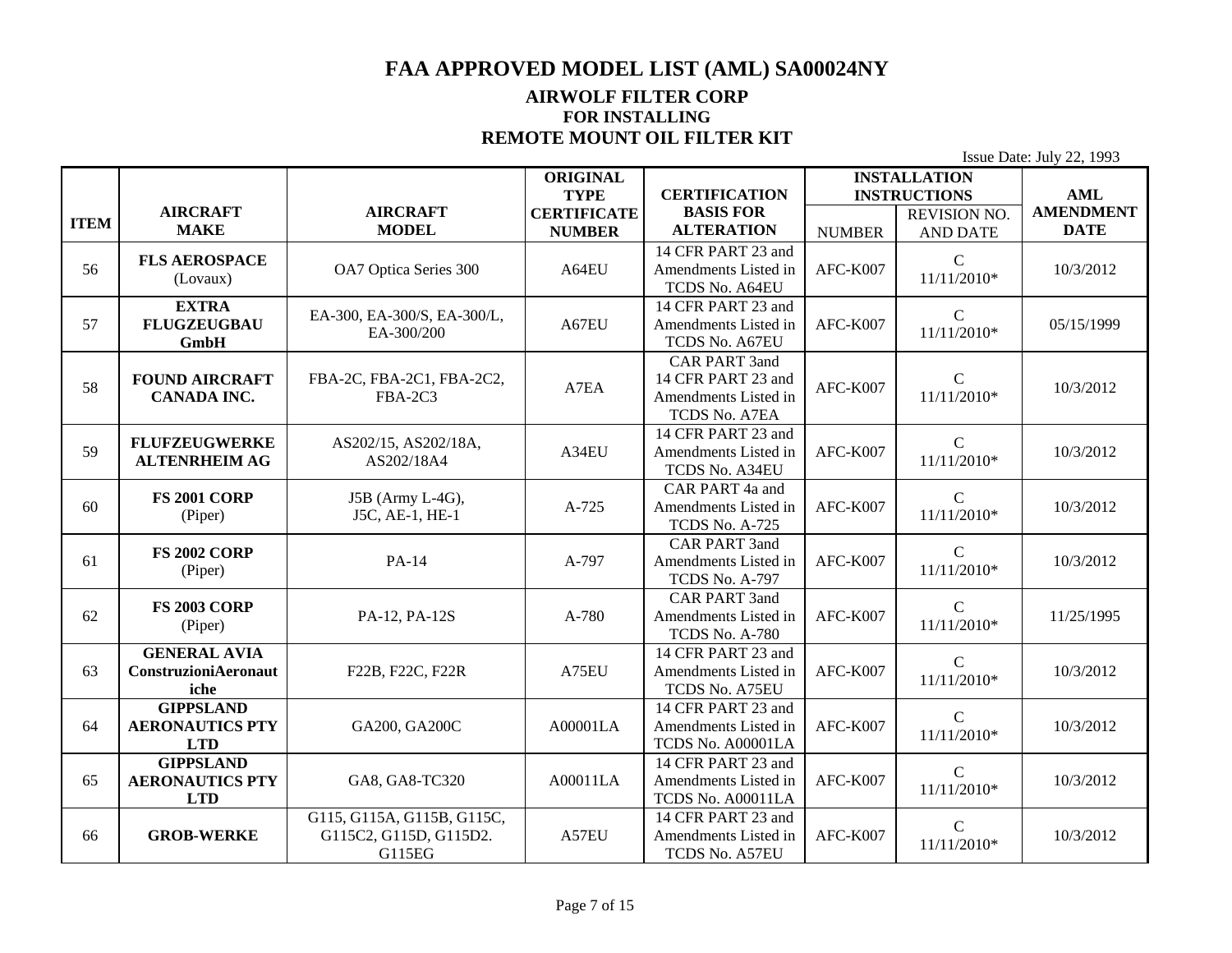### **AIRWOLF FILTER CORP FOR INSTALLING REMOTE MOUNT OIL FILTER KIT**

|             |                                                                     |                                                                                                                                         | <b>ORIGINAL</b><br><b>TYPE</b>      | <b>CERTIFICATION</b>                                          |               | <b>INSTALLATION</b><br><b>INSTRUCTIONS</b> | AML                             |
|-------------|---------------------------------------------------------------------|-----------------------------------------------------------------------------------------------------------------------------------------|-------------------------------------|---------------------------------------------------------------|---------------|--------------------------------------------|---------------------------------|
| <b>ITEM</b> | <b>AIRCRAFT</b><br><b>MAKE</b>                                      | <b>AIRCRAFT</b><br><b>MODEL</b>                                                                                                         | <b>CERTIFICATE</b><br><b>NUMBER</b> | <b>BASIS FOR</b><br><b>ALTERATION</b>                         | <b>NUMBER</b> | <b>REVISION NO.</b><br><b>AND DATE</b>     | <b>AMENDMENT</b><br><b>DATE</b> |
| 67          | <b>HAWKER</b><br><b>BEECHCRAFT</b><br><b>CORPORATION</b><br>(Beech) | A36 with Lycoming Engine STC                                                                                                            | 3A15                                | <b>CAR PART 3and</b><br>Amendments Listed in<br>TCDS No. 3A15 | AFC-K007      | $\mathsf{C}$<br>11/11/2010*                | 10/3/2012                       |
| 68          | <b>HAWKER</b><br><b>BEECHCRAFT</b><br><b>CORPORATION</b><br>(Beech) | 19A, B19, M19A, 23, A23, A23A,<br>A23-19, A23-24, B23, C23, A24,<br>A24R, B24R, C24R                                                    | A1CE                                | <b>CAR PART 3and</b><br>Amendments Listed in<br>TCDS No. A1CE | AFC-K007      | $\mathcal{C}$<br>$11/11/2010*$             | 11/22/1994                      |
| 69          | <b>HAWKER</b><br><b>BEECHCRAFT</b><br><b>CORPORATION</b><br>(Beech) | 95, B95, B95A, D95A, E95, 56TC,<br>A56TC                                                                                                | 3A16                                | <b>CAR PART 3and</b><br>Amendments Listed in<br>TCDS No. 3A16 | AFC-K007      | $\mathsf{C}$<br>$11/11/2010*$              | 11/22/1994                      |
| 70          | <b>HAWKER</b><br><b>BEECHCRAFT</b><br><b>CORPORATION</b><br>(Beech) | 50 (L-23A), B50 (L-23B, L-23D,<br>RL-23D), C50, D50 (L-23E),<br>D50A, D50B, D50C, D50E,<br>D50E-5990, E50, F50, G50, H50,<br><b>J50</b> | 5A4                                 | <b>CAR PART 3and</b><br>Amendments Listed in<br>TCDS No. 5A4  | AFC-K007      | $\mathsf{C}$<br>$11/11/2010*$              | 05/15/1999                      |
| 71          | <b>HAWKER</b><br><b>BEECHCRAFT</b><br><b>CORPORATION</b><br>(Beech) | 76                                                                                                                                      | A29CE                               | 14 CFR PART 23 and<br>Amendments Listed in<br>TCDS No. A29CE  | AFC-K007      | $\mathcal{C}$<br>$11/11/2010*$             | 10/3/2012                       |
| 72          | <b>HAWKER</b><br><b>BEECHCRAFT</b><br><b>CORPORATION</b><br>(Beech) | 77                                                                                                                                      | A30CE                               | 14 CFR PART 23 and<br>Amendments Listed in<br>TCDS No. A30CE  | AFC-K007      | $\mathcal{C}$<br>$11/11/2010*$             | 10/3/2012                       |
| 73          | <b>HAWKER</b><br><b>BEECHCRAFT</b><br><b>CORPORATION</b><br>(Beech) | 60, A60, B60                                                                                                                            | A12CE                               | 14 CFR PART 23 and<br>Amendments Listed in<br>TCDS No. A12CE  | AFC-K007      | $\mathcal{C}$<br>$11/11/2010*$             | 10/3/2012                       |
| 74          | <b>HAWKER</b><br><b>BEECHCRAFT</b><br><b>CORPORATION</b><br>(Beech) | 65(L-23F), A65, A65-8200, 65-80,<br>65-A80, 65-A80-8800,<br>65-B80, 65-88, 70                                                           | 3A20                                | <b>CAR PART 3and</b><br>Amendments Listed in<br>TCDS No. 3A20 | AFC-K007      | $\mathsf{C}$<br>$11/11/2010*$              | 05/23/1997                      |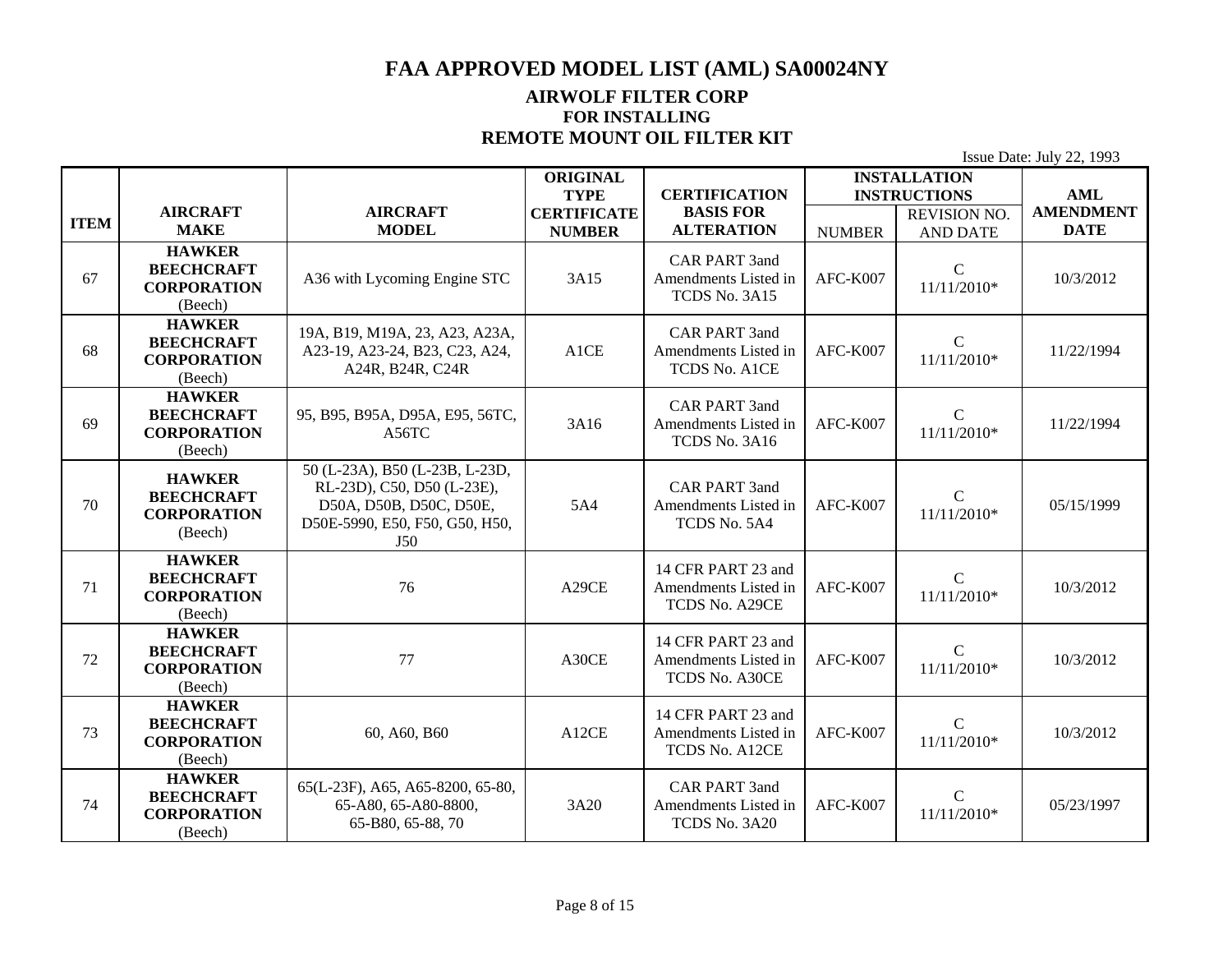#### **AIRWOLF FILTER CORP FOR INSTALLING REMOTE MOUNT OIL FILTER KIT**

|             |                                                                   |                                                                                                                                                                                                                                                                                                                                       | <b>ORIGINAL</b><br><b>TYPE</b>      | <b>CERTIFICATION</b>                                               |               | <b>INSTALLATION</b><br><b>INSTRUCTIONS</b> | <b>AML</b>                      |
|-------------|-------------------------------------------------------------------|---------------------------------------------------------------------------------------------------------------------------------------------------------------------------------------------------------------------------------------------------------------------------------------------------------------------------------------|-------------------------------------|--------------------------------------------------------------------|---------------|--------------------------------------------|---------------------------------|
| <b>ITEM</b> | <b>AIRCRAFT</b><br><b>MAKE</b>                                    | <b>AIRCRAFT</b><br><b>MODEL</b>                                                                                                                                                                                                                                                                                                       | <b>CERTIFICATE</b><br><b>NUMBER</b> | <b>BASIS FOR</b><br><b>ALTERATION</b>                              | <b>NUMBER</b> | REVISION NO.<br><b>AND DATE</b>            | <b>AMENDMENT</b><br><b>DATE</b> |
| 75          | <b>HELIO AIRCRAFT</b><br><b>LLC</b>                               | H-295 (USAF U10D), HT-295,<br>H-391 (USAF YL-24), H-391B,<br>H-395 (USAF L-28A or U-10B),<br>H-395A, H-250, H-700, H-800                                                                                                                                                                                                              | <b>1A8</b>                          | <b>CAR PART 3and</b><br>Amendments Listed in<br>TCDS No. 1A8       | AFC-K007      | $\mathsf{C}$<br>11/11/2010*                | 05/15/1999                      |
| 76          | <b>HELIO AIRCRAFT</b><br><b>LLC</b>                               | 500                                                                                                                                                                                                                                                                                                                                   | A <sub>2</sub> EA                   | <b>CAR PART 3and</b><br>Amendments Listed in<br>TCDS No. A2EA      | AFC-K007      | $\mathsf{C}$<br>11/11/2010*                | 10/3/2012                       |
| 77          | <b>LAVIA ARGENTINA</b><br>S.A. (Piper Laviasa)                    | PA-25, PA-25-235, PA-25-260                                                                                                                                                                                                                                                                                                           | 2A8                                 | <b>CAR PART 3and</b><br>Amendments Listed in<br>TCDS No. 2A8       | AFC-K007      | $\mathcal{C}$<br>11/11/2010*               | 11/25/1995                      |
| 78          | <b>LAVIA ARGENTINA</b><br>S.A. (Piper, Laviasa)                   | PA-25, PA-25-235, PA-25-260                                                                                                                                                                                                                                                                                                           | 2A10                                | CAR PART $8.10(b)$<br>and Amendments<br>Listed in<br>TCDS No. 2A10 | AFC-K007      | $\mathcal{C}$<br>11/11/2010*               | 11/25/1995                      |
| 79          | <b>MAULE</b><br><b>AEROSPACE</b><br>TECHNOLOGY, INC               | M-4-180V, M-5-180C, M-5-200,<br>M-5-210TC, M-5-235C,<br>M-6-180, M-6-235,<br>M-7-235, M-7-235A, M-7-235B,<br>M-7-235C,<br>M-7-260, M-7-260C, MT-7-235,<br>$MT-7-260$ ,<br>MX-7-160, MX-7-160C, MX-7-<br>180,<br>MX-7-180A,<br>MX-7-180AC, MX-7-180B,<br>MX-7-180C, MX-7-235,<br>MXT-7-160, MXT-7-180,<br>MXT-7-180A, M-8-235, M-9-235 | 3A23                                | <b>CAR PART 3and</b><br>Amendments Listed in<br>TCDS No. 3A23      | AFC-K007      | $\mathsf{C}$<br>11/11/2010*                | 10/3/2012                       |
| 80          | M.H.SPINKS, SR.<br><b>SPINKS</b><br><b>INDUSTRIES</b><br>(Rawdon) | $T-1$                                                                                                                                                                                                                                                                                                                                 | A-794                               | CAR PART 4a and<br>Amendments Listed in<br>TCDS No. A-794          | AFC-K007      | $\mathcal{C}$<br>11/11/2010*               | 10/3/2012                       |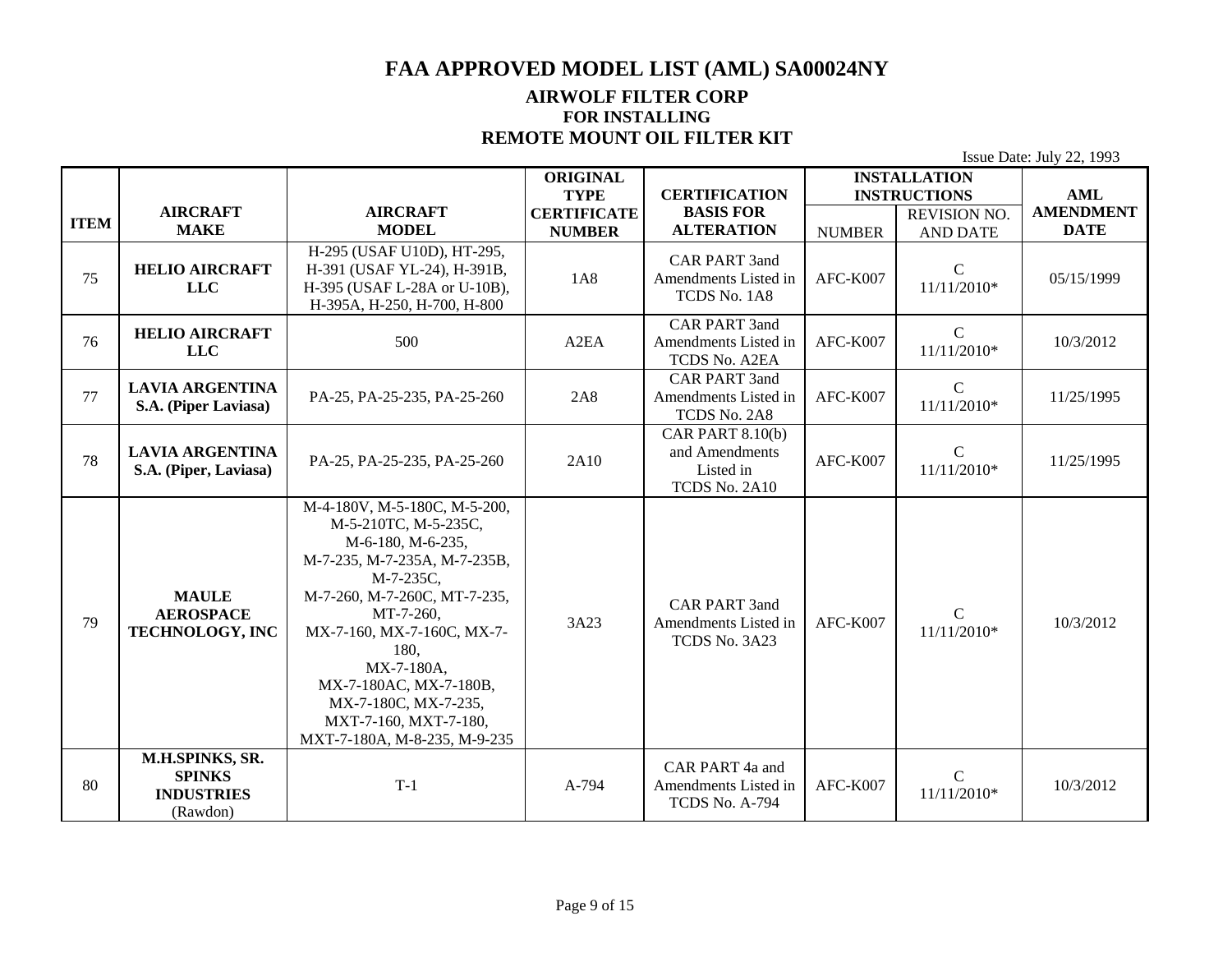#### **AIRWOLF FILTER CORP FOR INSTALLING REMOTE MOUNT OIL FILTER KIT**

|             |                                       |                                                  | <b>ORIGINAL</b><br><b>TYPE</b> | <b>CERTIFICATION</b>                   |               | <b>INSTALLATION</b><br><b>INSTRUCTIONS</b> | <b>AML</b>       |
|-------------|---------------------------------------|--------------------------------------------------|--------------------------------|----------------------------------------|---------------|--------------------------------------------|------------------|
|             | <b>AIRCRAFT</b>                       | <b>AIRCRAFT</b>                                  | <b>CERTIFICATE</b>             | <b>BASIS FOR</b>                       |               | <b>REVISION NO.</b>                        | <b>AMENDMENT</b> |
| <b>ITEM</b> | <b>MAKE</b>                           | <b>MODEL</b>                                     | <b>NUMBER</b>                  | <b>ALTERATION</b>                      | <b>NUMBER</b> | <b>AND DATE</b>                            | <b>DATE</b>      |
|             | <b>MICCO AIRCRAFT</b>                 |                                                  |                                | 14 CFR PART 23 and                     |               | $\mathsf{C}$                               |                  |
| 81          | CO INC.                               | MAC-145A, MAC-145B                               | 3A1                            | Amendments Listed in                   | AFC-K007      | 11/11/2010*                                | 10/3/2012        |
|             | (Meyers, LanShe)                      |                                                  |                                | TCDS No. 3A1                           |               |                                            |                  |
|             | <b>MOONEY</b>                         |                                                  |                                | CAR PART 3and                          |               | $\mathcal{C}$                              |                  |
| 82          | <b>AIRCRAFT</b><br><b>CORPORATION</b> | $M-22$                                           | A6SW                           | Amendments Listed in<br>TCDS No. A6SW  | AFC-K007      | 11/11/2010*                                | 10/3/2012        |
|             | <b>MOONEY</b>                         | M20, M20A, M20B, M20C,                           |                                | CAR PART 3and                          |               |                                            |                  |
| 83          | <b>AVIATION</b>                       | M20D, M20E, M20F, M20G,                          | 2A3                            | Amendments Listed in                   | AFC-K007      | $\mathcal{C}$                              | 11/04/1993       |
|             | <b>COMPANY INC</b>                    | M20J, M20M                                       |                                | TCDS No. 2A3                           |               | 11/11/2010*                                |                  |
|             | <b>MOONEY MTE</b>                     |                                                  |                                | <b>CAR PART 3and</b>                   |               | $\mathcal{C}$                              |                  |
| 84          | <b>AIRCRAFT CORP</b>                  | M18-L, M18-LA,                                   | A-803                          | Amendments Listed in                   | AFC-K007      | 11/11/2010*                                | 10/3/2012        |
|             |                                       |                                                  |                                | TCDS No. A-803                         |               |                                            |                  |
|             | <b>MOROVAN</b>                        |                                                  |                                | 14 CFR PART 23 and                     |               | $\mathcal{C}$                              |                  |
| 85          | NATIONAL CORP.                        | <b>ZLIN 526L</b>                                 | A30EU                          | Amendments Listed in<br>TCDS No. A30EU | AFC-K007      | $11/11/2010*$                              | 10/3/2012        |
|             | <b>NATIONAL</b>                       |                                                  |                                | CAR PART 4a and                        |               |                                            |                  |
| 86          | <b>AERONCA</b>                        | 50-TL, 65-TC (Army L-3J), 65-TL,                 | A-728                          | Amendments Listed in                   | AFC-K007      | $\mathsf{C}$                               | 10/3/2012        |
|             | <b>ASSOCIATION</b>                    | 65-TAL                                           |                                | TCDS No. A-728                         |               | $11/11/2010*$                              |                  |
|             | PIPER AIRCRAFT                        | J3L, J3L-S, J3L-65 (Army L-4C),                  |                                | CAR PART 4a and                        |               | $\mathcal{C}$                              |                  |
| 87          | INC.                                  | J3L-65S                                          | A-698                          | Amendments Listed in                   | AFC-K007      | $11/11/2010*$                              | 10/3/2012        |
|             |                                       |                                                  |                                | TCDS No. A-698                         |               |                                            |                  |
|             | PIPER AIRCRAFT                        |                                                  |                                | CAR PART 3and                          |               | $\mathcal{C}$                              |                  |
| 88          | INC.                                  | PA-15                                            | $A-800$                        | Amendments Listed in<br>TCDS No. A-800 | AFC-K007      | $11/11/2010*$                              | 10/3/2012        |
|             |                                       |                                                  |                                | CAR PART 3and                          |               |                                            |                  |
| 89          | PIPER AIRCRAFT                        | PA-16, PA-16S                                    | 1A1                            | Amendments Listed in                   | AFC-K007      | $\mathsf{C}$                               | 02/05/1996       |
|             | INC.                                  |                                                  |                                | TCDS No. 1A1                           |               | $11/11/2010*$                              |                  |
|             | PIPER AIRCRAFT                        | PA-20, PA-20S, PA-20-115,                        |                                | CAR PART 3and                          |               | $\mathcal{C}$                              |                  |
| 90          | INC.                                  | PA-20S-115, PA-20-135,                           | 1A4                            | Amendments Listed in                   | AFC-K007      | $11/11/2010*$                              | 02/05/1996       |
|             |                                       | PA-20S-135                                       |                                | TCDS No. 1A4                           |               |                                            |                  |
|             |                                       | PA-22, PA-22-108, PA-22-135,                     |                                | CAR PART 3and                          |               |                                            |                  |
| 91          | PIPER AIRCRAFT                        | PA-22S-135, PA-22-150,<br>PA-22S-150, PA-22-160, | 1A6                            | Amendments Listed in                   | AFC-K007      | $\mathsf{C}$<br>$11/11/2010*$              | 05/25/1994       |
|             | INC.                                  | PA-22S-160                                       |                                | TCDS No. 1A6                           |               |                                            |                  |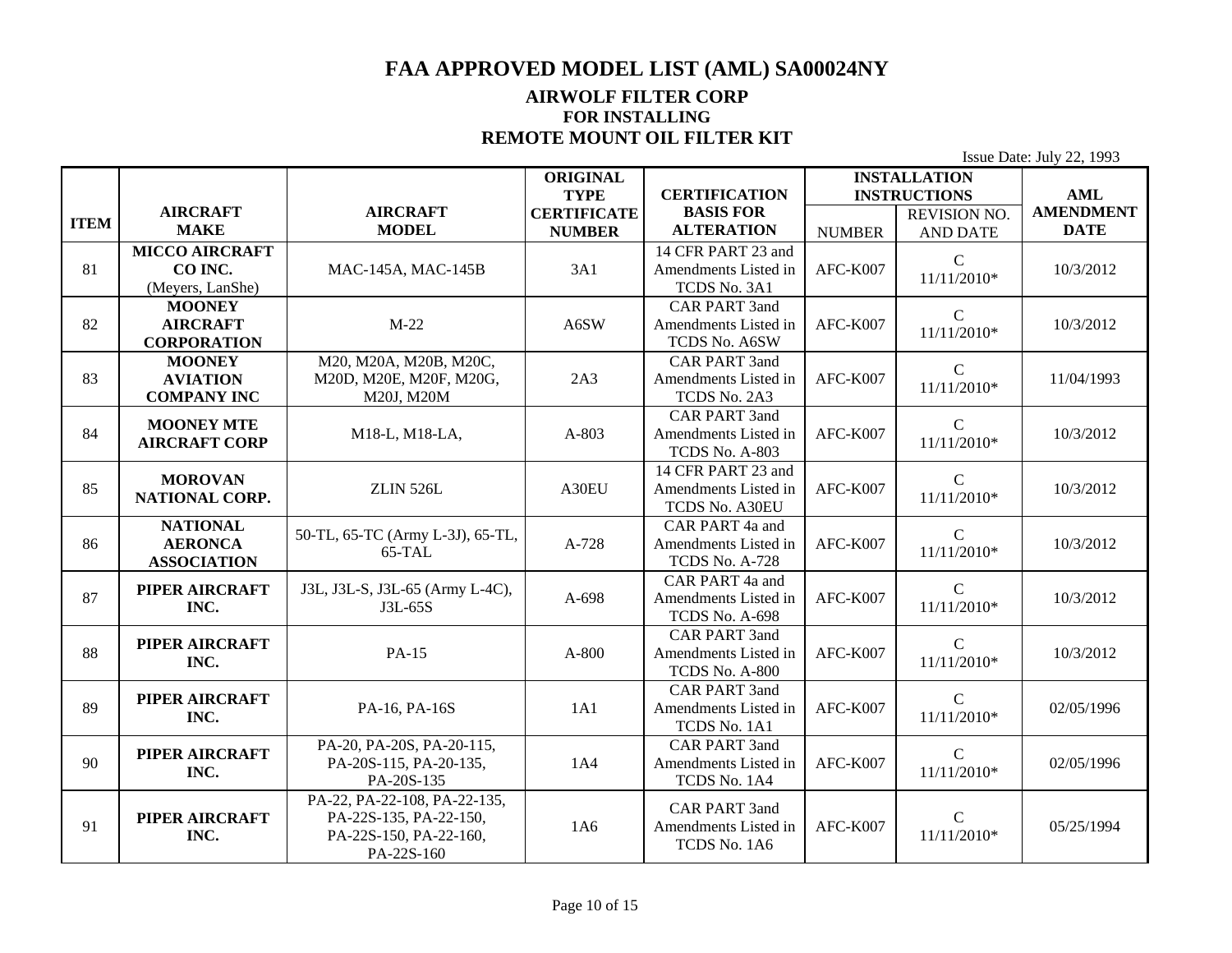### **AIRWOLF FILTER CORP FOR INSTALLING REMOTE MOUNT OIL FILTER KIT**

|             |                        |                                                                                                                                                                                                    | <b>ORIGINAL</b><br><b>TYPE</b> | <b>CERTIFICATION</b>                                           |               | <b>INSTALLATION</b><br><b>INSTRUCTIONS</b> | <b>AML</b>       |
|-------------|------------------------|----------------------------------------------------------------------------------------------------------------------------------------------------------------------------------------------------|--------------------------------|----------------------------------------------------------------|---------------|--------------------------------------------|------------------|
|             | <b>AIRCRAFT</b>        | <b>AIRCRAFT</b>                                                                                                                                                                                    | <b>CERTIFICATE</b>             | <b>BASIS FOR</b>                                               |               | <b>REVISION NO.</b>                        | <b>AMENDMENT</b> |
| <b>ITEM</b> | <b>MAKE</b>            | <b>MODEL</b>                                                                                                                                                                                       | <b>NUMBER</b>                  | <b>ALTERATION</b>                                              | <b>NUMBER</b> | <b>AND DATE</b>                            | <b>DATE</b>      |
| 92          | PIPER AIRCRAFT<br>INC. | PA-22-135, PA-22-150,<br>PA-22-160, PA-22-108<br>Equipped with Lycoming<br>O360-A4A Engines per STC<br>SA181RM                                                                                     | 1A6                            | <b>CAR PART 3and</b><br>Amendments Listed in<br>TCDS No. 1A6   | AFC-K007      | $\mathcal{C}$<br>$11/11/2010*$             | 10/3/2012        |
| 93          | PIPER AIRCRAFT<br>INC. | PA-23, PA-23-160, PA-23-235,<br>PA-23-250, PA-23-250 (Navy<br>$UO-1$ ),<br>PA-23-E250                                                                                                              | 1A10                           | <b>CAR PART 3and</b><br>Amendments Listed in<br>TCDS No. 1A10  | AFC-K007      | $\mathbf C$<br>11/11/2010*                 | 10/3/2012        |
| 94          | PIPER AIRCRAFT<br>INC. | PA-24, PA-24-250, PA-24-260,<br>PA-24-400                                                                                                                                                          | 1A15                           | <b>CAR PART 3and</b><br>Amendments Listed in<br>TCDS No. 1A15  | AFC-K007      | $\mathsf{C}$<br>11/11/2010*                | 11/22/1994       |
| 95          | PIPER AIRCRAFT<br>INC. | PA-28-140, PA-28-150,<br>PA-28-151,<br>PA-28-160, PA-28-161,<br>PA-28-180,<br>PA-28-181, PA-28S-160,<br>PA-28S-180,<br>PA-28R-180, PA-28R-200,<br>PA-28R-201, PA-28RT-201,<br>PA-28-235, PA-28-236 | 2A13                           | <b>CAR PART 3and</b><br>Amendments Listed in<br>TCDS No. 2A13  | AFC-K007      | $\mathcal{C}$<br>$11/11/2010*$             | 05/25/1994       |
| 96          | PIPER AIRCRAFT<br>INC. | PA-30, PA-39, PA-40                                                                                                                                                                                | A1EA                           | <b>CAR PART 3and</b><br>Amendments Listed in<br>TCDS No. A1EA  | AFC-K007      | $\mathsf{C}$<br>11/11/2010*                | 11/25/1995       |
| 97          | PIPER AIRCRAFT<br>INC. | PA-31, PA-31-300, PA-31-325,<br>PA-31-350                                                                                                                                                          | A20SO                          | <b>CAR PART 3and</b><br>Amendments Listed in<br>TCDS No. A20SO | AFC-K007      | $\mathsf{C}$<br>11/11/2010*                | 05/23/1997       |
| 98          | PIPER AIRCRAFT<br>INC. | PA-32-260, PA-32-300,<br>PA-32-301, PA-32-301T,<br>PA-32R-300, PA-32R-301 (SP),<br>PA-32R-301 (HP), PA-32R-301T,<br>PA-32RT-300, PA-32RT-300T,<br>PA-32S-300,<br>PA-32-301FT, PA-32-301XTC         | A3SO                           | <b>CAR PART 3and</b><br>Amendments Listed in<br>TCDS No. A3SO  | AFC-K007      | $\mathcal{C}$<br>$11/11/2010*$             | 10/3/2012        |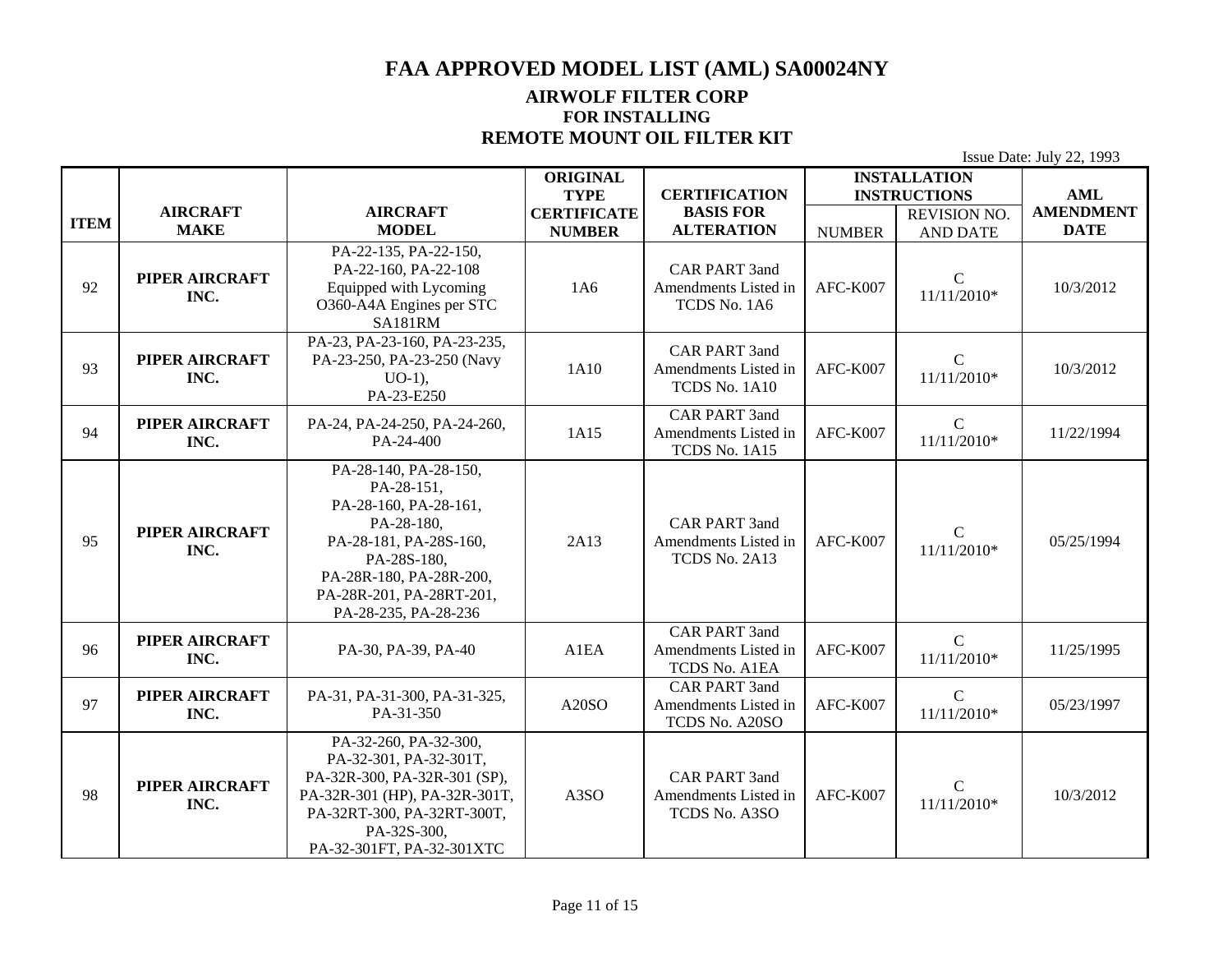#### **AIRWOLF FILTER CORP FOR INSTALLING REMOTE MOUNT OIL FILTER KIT**

|             |                                |                                                      | <b>ORIGINAL</b><br><b>TYPE</b> | <b>CERTIFICATION</b>                |               | <b>INSTALLATION</b><br><b>INSTRUCTIONS</b> | <b>AML</b>       |
|-------------|--------------------------------|------------------------------------------------------|--------------------------------|-------------------------------------|---------------|--------------------------------------------|------------------|
|             | <b>AIRCRAFT</b>                | <b>AIRCRAFT</b>                                      | <b>CERTIFICATE</b>             | <b>BASIS FOR</b>                    |               | <b>REVISION NO.</b>                        | <b>AMENDMENT</b> |
| <b>ITEM</b> | <b>MAKE</b>                    | <b>MODEL</b>                                         | <b>NUMBER</b>                  | <b>ALTERATION</b>                   | <b>NUMBER</b> | <b>AND DATE</b>                            | <b>DATE</b>      |
|             |                                |                                                      |                                | 14 CFR PART 23 and                  |               |                                            |                  |
| 99          | PIPER AIRCRAFT                 | PA-34-200                                            | A7SO                           | Amendments Listed in                | AFC-K007      | $\mathsf C$                                | 10/3/2012        |
|             | INC.                           |                                                      |                                | TCDS No. A7SO                       |               | 11/11/2010*                                |                  |
|             |                                |                                                      |                                | 14 CFR PART 23 and                  |               |                                            |                  |
| 100         | PIPER AIRCRAFT<br>INC.         | PA-36-300, PA-36-375                                 | A9SO                           | Amendments Listed in                | AFC-K007      | $\mathcal{C}$<br>$11/11/2010*$             | 10/3/2012        |
|             |                                |                                                      |                                | TCDS No. A9SO                       |               |                                            |                  |
|             | PIPER AIRCRAFT                 |                                                      |                                | 14 CFR PART 23 and                  |               | $\mathcal{C}$                              |                  |
| 101         | INC.                           | PA-38-112                                            | A18SO                          | Amendments Listed in                | AFC-K007      | $11/11/2010*$                              | 10/3/2012        |
|             |                                |                                                      |                                | TCDS No. A18SO                      |               |                                            |                  |
|             | PIPER AIRCRAFT                 |                                                      |                                | 14 CFR PART 23 and                  |               | $\mathcal{C}$                              |                  |
| 102         | INC.                           | PA-44-180, PA-44-180T                                | A19SO                          | Amendments Listed in                | AFC-K007      | $11/11/2010*$                              | 10/3/2012        |
|             |                                |                                                      |                                | TCDS No. A19SO                      |               |                                            |                  |
|             | PIPER AIRCRAFT                 |                                                      |                                | 14 CFR PART 23 and                  |               | $\mathcal{C}$                              |                  |
| 103         | INC.                           | PA-46-350P, PA-46-350T                               | A25SO                          | Amendments Listed in                | AFC-K007      | $11/11/2010*$                              | 10/3/2012        |
|             |                                |                                                      |                                | TCDS No. A25SO                      |               |                                            |                  |
|             |                                | Colonial C-1, Colonial C-2,                          |                                | CAR PART 3and<br>14 CFR PART 23 and |               |                                            |                  |
| 104         | REVO, INC.<br>(Colonial, Lake) | Lake LA-4, Lake LA-4A,<br>Lake LA-4P, Lake LA-4-200, | 1A13                           | Amendments Listed in                | AFC-K007      | $\mathcal{C}$<br>$11/11/2010*$             | 05/23/1997       |
|             |                                | Lake Model 250                                       |                                | TCDS No. 1A13                       |               |                                            |                  |
|             | <b>RUSCHMEYER</b>              |                                                      |                                | 14 CFR PART 23 and                  |               |                                            |                  |
| 105         | <b>LUFTFAHRTTECH</b>           | R90-230RG                                            | A77EU                          | Amendments Listed in                | AFC-K007      | $\mathcal{C}$                              | 10/3/2012        |
|             | <b>NIK</b>                     |                                                      |                                | TCDS No. A77EU                      |               | $11/11/2010*$                              |                  |
|             | <b>SEASTAR CORP</b>            |                                                      |                                | 14 CFR PART 23 and                  |               |                                            |                  |
| 106         | (Bohica Inc, Teal,             | TSC-1A, TSC-1A1, TSC-1A2                             | A15EA                          | Amendments Listed in                | AFC-K007      | $\mathcal{C}$                              | 10/3/2012        |
|             | Schweizer, Thurston)           |                                                      |                                | TCDS No. A15EA                      |               | $11/11/2010*$                              |                  |
|             | <b>SIERRA HOTEL</b>            |                                                      |                                | CAR PART 3and                       |               | $\mathcal{C}$                              |                  |
| 107         | AERO, INC.                     | Navion B                                             | A-782                          | Amendments Listed in                | AFC-K007      | $11/11/2010*$                              | 10/3/2012        |
|             | (Navion, Ryan)                 |                                                      |                                | TCDS No. A-782                      |               |                                            |                  |
|             | <b>SIMMERING GRAZ</b>          |                                                      |                                | CAR PART 3and                       |               | $\mathbf C$                                |                  |
| 108         | PAUKER A.G.                    | SGP 222, SGP 222-A                                   | A2EU                           | Amendments Listed in                | AFC-K007      | 11/11/2010*                                | 10/3/2012        |
|             |                                |                                                      |                                | TCDS No. A2EU                       |               |                                            |                  |
|             | <b>SKY ENTERPRISES,</b>        |                                                      |                                | CAR PART 3and                       |               | $\mathbf C$                                |                  |
| 109         | INC.                           | $RC-3$                                               | A-769                          | Amendments Listed in                | AFC-K007      | 11/11/2010*                                | 10/3/2012        |
|             | (Republic)                     |                                                      |                                | TCDS No. A-769                      |               |                                            |                  |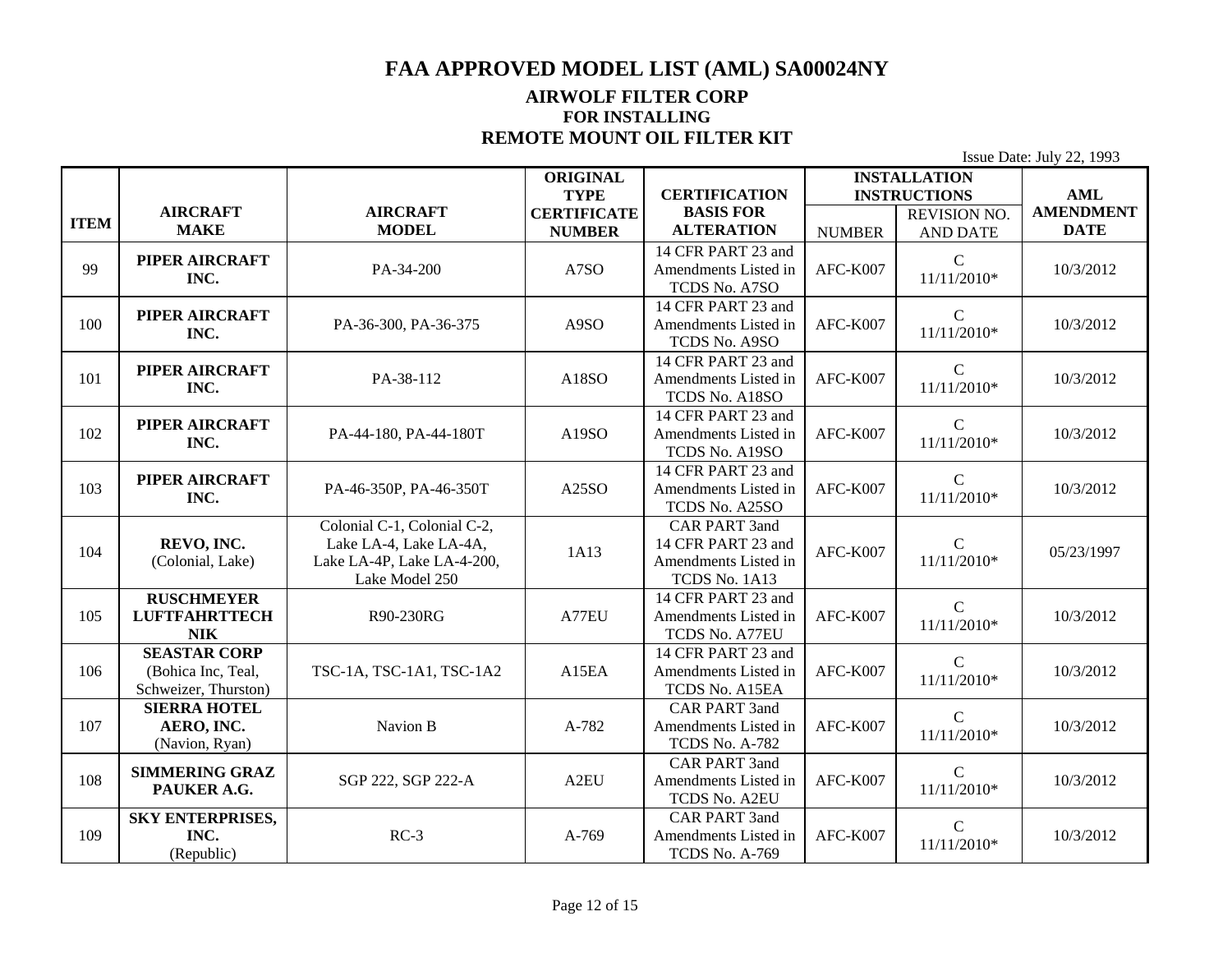#### **AIRWOLF FILTER CORP FOR INSTALLING REMOTE MOUNT OIL FILTER KIT**

|             |                                        |                                                        | <b>ORIGINAL</b><br><b>TYPE</b> | <b>CERTIFICATION</b>                         | <b>INSTALLATION</b><br><b>INSTRUCTIONS</b> |                               | <b>AML</b>       |
|-------------|----------------------------------------|--------------------------------------------------------|--------------------------------|----------------------------------------------|--------------------------------------------|-------------------------------|------------------|
|             | <b>AIRCRAFT</b>                        | <b>AIRCRAFT</b>                                        | <b>CERTIFICATE</b>             | <b>BASIS FOR</b>                             |                                            | <b>REVISION NO.</b>           | <b>AMENDMENT</b> |
| <b>ITEM</b> | <b>MAKE</b>                            | <b>MODEL</b>                                           | <b>NUMBER</b>                  | <b>ALTERATION</b>                            | <b>NUMBER</b>                              | <b>AND DATE</b>               | <b>DATE</b>      |
|             | <b>SKY</b>                             | $S-1S, S-1T,$                                          |                                | 14 CFR PART 23 and                           |                                            | $\mathbf C$                   |                  |
| 110         | <b>INTERNATIONAL</b><br>(Aviat, Pitts) | S-2, S-2A, S-2S, S-2B S-2C                             | A8SO                           | Amendments Listed in<br>TCDS No. A8SO        | AFC-K007                                   | $11/11/2010*$                 | 07/22/1993       |
|             | <b>SLINGSBY</b>                        |                                                        |                                | 14 CFR PART 23 and                           |                                            | $\mathcal{C}$                 |                  |
| 111         | <b>AVIATION LTD.</b>                   | T67M260, T67M260-T3A                                   | A73EU                          | Amendments Listed in<br>TCDS No. A73EU       | AFC-K007                                   | 11/11/2010*                   | 10/3/2012        |
|             |                                        |                                                        |                                | 14 CFR PART 23 and                           |                                            | $\mathsf{C}$                  |                  |
| 112         | INC SME AERO.                          | MD3-160                                                | A65EU                          | Amendments Listed in<br>TCDS No. A65EU       | AFC-K007                                   | $11/11/2010*$                 | 10/3/2012        |
|             | S.O.C.A.T.A. –                         | Rallye Series, MS892A-150,                             |                                | CAR PART 3and                                |                                            | $\mathsf{C}$                  |                  |
| 113         | <b>GROUPE</b><br><b>AEROSPATIALE</b>   | MS892E-150, MS893A, MS893E,<br>150T, 150ST, 235C, 235E | 7A14                           | Amendments Listed in<br>TCDS No. 7A14        | AFC-K007                                   | $11/11/2010*$                 | 10/3/2012        |
|             | S.O.C.A.T.A. –                         |                                                        |                                | 14 CFR PART 23 and                           |                                            |                               |                  |
| 114         | <b>GROUPE</b>                          | TB9, TB10, TB20, TB21, TB200                           | A51EU                          | Amendments Listed in                         | AFC-K007                                   | $\mathsf{C}$<br>$11/11/2010*$ | 10/3/2012        |
|             | <b>AEROSPATIALE</b>                    |                                                        |                                | TCDS No. A51EU                               |                                            |                               |                  |
|             | S.O.C.A.T.A. -<br><b>GROUPE</b>        |                                                        |                                | 14 CFR PART 23 and                           |                                            |                               |                  |
| 115         | <b>AEROSPATIALE</b>                    | $GA-7$                                                 | A17SO                          | Amendments Listed in                         | AFC-K007                                   | $\mathcal{C}$                 | 10/3/2012        |
|             | (Gulfstream, Grumman,                  |                                                        |                                | TCDS No. A17SO                               |                                            | 11/11/2010*                   |                  |
|             | American General)                      |                                                        |                                |                                              |                                            |                               |                  |
| 116         | <b>STOL AIRCRAFT</b>                   | $UC-1$                                                 | A6EA                           | <b>CAR PART 3and</b><br>Amendments Listed in | AFC-K007                                   | $\mathsf{C}$                  | 10/3/2012        |
|             | <b>CORPORATION</b>                     |                                                        |                                | TCDS No. A6EA                                |                                            | 11/11/2010*                   |                  |
|             | <b>SWIFT MUSEUM</b>                    | $GC-1A$ , $GC-1B$                                      |                                | CAR PART 4a and                              |                                            | $\mathcal{C}$                 |                  |
| 117         | FOUNDATION, INC.<br>(Globe)            | with Lycoming Engine STC                               | A-766                          | Amendments Listed in<br>TCDS No. A-766       | AFC-K007                                   | $11/11/2010*$                 | 10/3/2012        |
|             |                                        |                                                        |                                | CAR PART 3and                                |                                            |                               |                  |
| 118         | <b>TAYLORCRAFT</b><br><b>2000 LLC</b>  | F21, F21A, F21B, F22, F22A,<br>F22B, F22C              | 1A9                            | Amendments Listed in                         | AFC-K007                                   | $\mathbf C$<br>11/11/2010*    | 02/05/1996       |
|             |                                        |                                                        |                                | TCDS No. 1A9                                 |                                            |                               |                  |
|             | <b>THE DON</b><br><b>LUSCOMBE</b>      |                                                        |                                | CAR PART 4a and                              |                                            |                               |                  |
| 119         | <b>AVIATION</b>                        | <b>8B</b>                                              | A-694                          | Amendments Listed in                         | AFC-K007                                   | $\mathsf{C}$<br>$11/11/2010*$ | 10/3/2012        |
|             | <b>HISTORY</b>                         |                                                        |                                | TCDS No. A-694                               |                                            |                               |                  |
|             | <b>FOUNDATION INC</b>                  |                                                        |                                |                                              |                                            |                               |                  |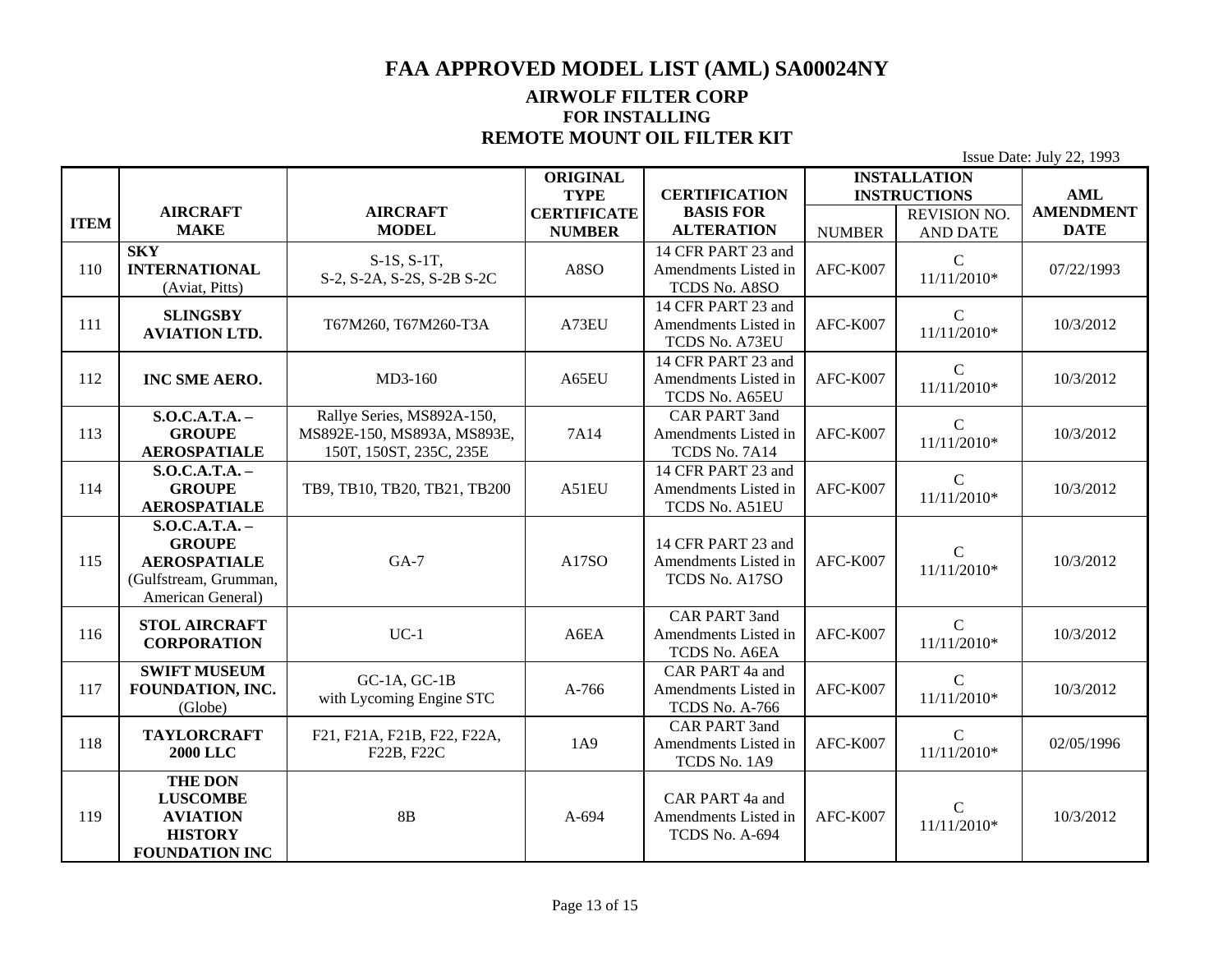#### **AIRWOLF FILTER CORP FOR INSTALLING REMOTE MOUNT OIL FILTER KIT**

|             |                                                                                                      |                                                     | <b>ORIGINAL</b><br><b>TYPE</b>      | <b>CERTIFICATION</b>                                             | <b>INSTALLATION</b><br><b>INSTRUCTIONS</b> |                                        | <b>AML</b>                      |
|-------------|------------------------------------------------------------------------------------------------------|-----------------------------------------------------|-------------------------------------|------------------------------------------------------------------|--------------------------------------------|----------------------------------------|---------------------------------|
| <b>ITEM</b> | <b>AIRCRAFT</b><br><b>MAKE</b>                                                                       | <b>AIRCRAFT</b><br><b>MODEL</b>                     | <b>CERTIFICATE</b><br><b>NUMBER</b> | <b>BASIS FOR</b><br><b>ALTERATION</b>                            | <b>NUMBER</b>                              | <b>REVISION NO.</b><br><b>AND DATE</b> | <b>AMENDMENT</b><br><b>DATE</b> |
| 120         | THOMAS H.<br><b>McCLISH</b><br>(Funk)                                                                | <b>B75L</b>                                         | A-715                               | CAR PART 4a and<br>Amendments Listed in<br><b>TCDS No. A-715</b> | AFC-K007                                   | $\mathcal{C}$<br>11/11/2010*           | 10/3/2012                       |
| 121         | <b>TRUE FLIGHT</b><br><b>HOLDINGS LLC</b><br>(Gulfstream, Grumman<br>American, American<br>General)  | AA-5, AA-5A, AA-5B, AG-5B                           | A16EA                               | 14 CFR PART 23 and<br>Amendments Listed in<br>TCDS No. A16EA     | AFC-K007                                   | $\mathcal{C}$<br>11/11/2010*           | 02/05/1996                      |
| 122         | <b>TRUE FLIGHT</b><br><b>HOLDINGS LLC</b><br>(Gulfstream, Grumman<br>American, American<br>General)  | AA-1, AA-1A, AA-1B, AA-1C                           | A11EA                               | 14 CFR PART 23 and<br>Amendments Listed in<br>TCDS No. A11EA     | AFC-K007                                   | $\mathcal{C}$<br>$11/11/2010*$         | 11/22/1994                      |
| 123         | <b>TWIN</b><br><b>COMMANDER</b><br><b>AIRCRAFT</b><br><b>CORPORATION</b><br>(Commander,<br>Rockwell) | 500, 500-B, 500-U, 500-S, 520,<br>560, 560-A, 560-E | 6A1                                 | <b>CAR PART 3and</b><br>Amendments Listed in<br>TCDS No. 6A1     | AFC-K007                                   | $\mathcal{C}$<br>11/11/2010*           | 10/3/2012                       |
| 124         | <b>TWIN</b><br><b>COMMANDER</b><br><b>AIRCRAFT</b><br><b>CORPORATION</b><br>(Commander,<br>Rockwell) | 680F, 680FL, 680FL(P), 560F,<br>680, 680-E, 720     | 2A4                                 | <b>CAR PART 3and</b><br>Amendments Listed in<br>TCDS No. 2A4     | AFC-K007                                   | $\mathcal{C}$<br>$11/11/2010*$         | 11/25/1995                      |
| 125         | <b>TWIN</b><br><b>COMMANDER</b><br><b>AIRCRAFT</b><br><b>CORPORATION</b><br>(Commander,<br>Rockwell) | 700                                                 | A12SW                               | 14 CFR PART 23 and<br>Amendments Listed in<br>TCDS No. A12SW     | AFC-K007                                   | $\mathcal{C}$<br>11/11/2010*           | 10/3/2012                       |